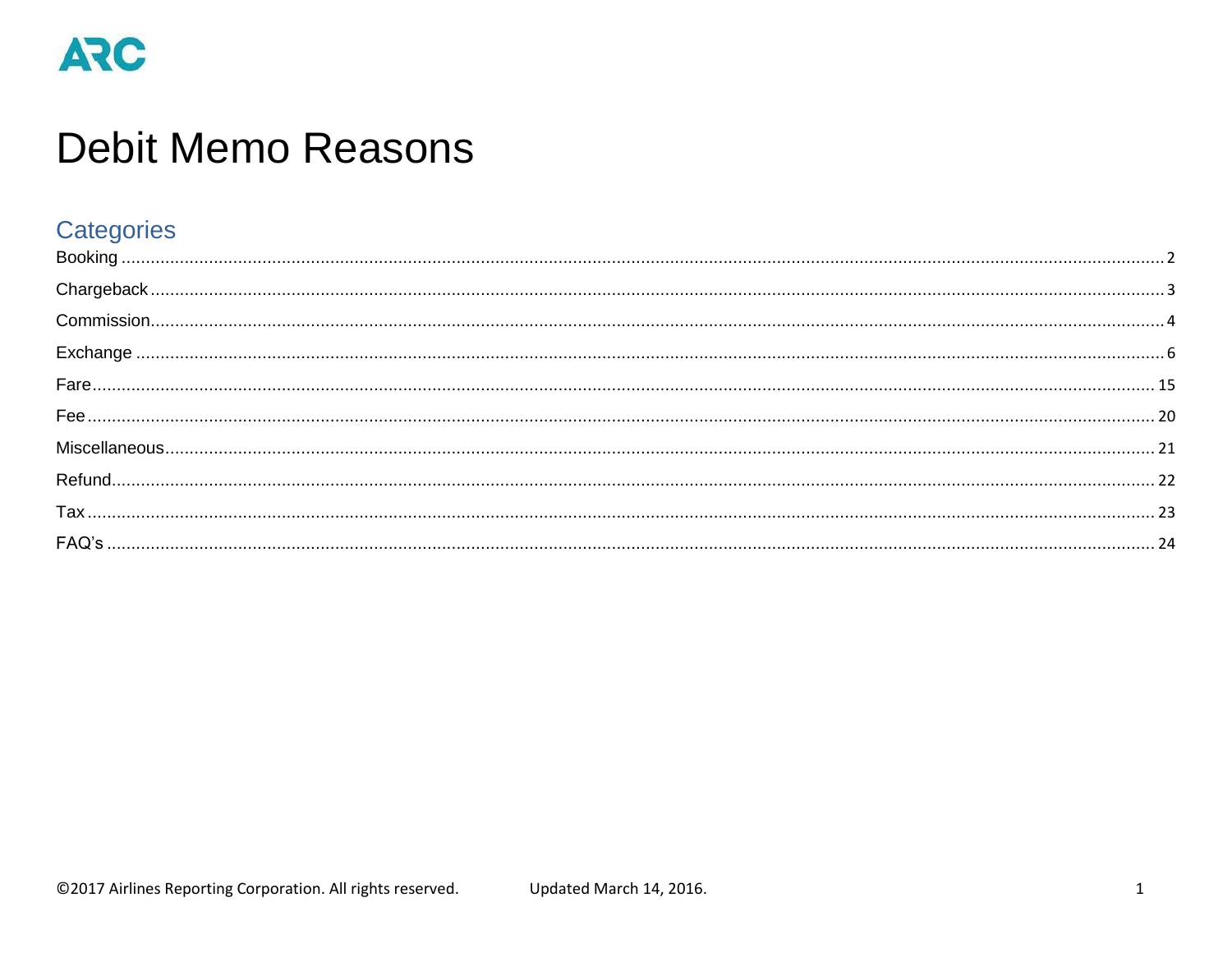

### <span id="page-1-0"></span>Booking

| <b>Reason</b>                                 | <b>Definition</b>                                                                                                                                                                                                                                                                                                      | <b>Comments</b>                                                                                                                                                                                                                                                                                                                                                                                                                                                                                                                            |
|-----------------------------------------------|------------------------------------------------------------------------------------------------------------------------------------------------------------------------------------------------------------------------------------------------------------------------------------------------------------------------|--------------------------------------------------------------------------------------------------------------------------------------------------------------------------------------------------------------------------------------------------------------------------------------------------------------------------------------------------------------------------------------------------------------------------------------------------------------------------------------------------------------------------------------------|
| <b>Churning</b>                               | Cancel segment(s); change in itinerary or segment(s).                                                                                                                                                                                                                                                                  |                                                                                                                                                                                                                                                                                                                                                                                                                                                                                                                                            |
| <b>Duplicate</b><br>bookings/reservation<br>s | Two or more flights are booked for the same traveler<br>to travel in a similar time frame or for travel in a<br>conflicting manner.                                                                                                                                                                                    | Examples include (but not limited to):<br>1. Multiple itineraries for any number of passengers with the same<br>passenger name, whether identical itineraries or not<br>2. Reserving one or more seats on the same flight or different flights for<br>the same time frame, regardless of the class of service or format used<br>to make the reservations<br>3. Creating reservations where it is logically impossible for travel to take<br>place<br>4. Duplicates created within the same PNR or through the creation of<br>multiple PNRs |
| <b>Fictitious names</b>                       | Reserving space or issuing a ticket for a name that is<br>not valid. This includes valid surname followed by<br>initial, fictitious or celebrity names.                                                                                                                                                                |                                                                                                                                                                                                                                                                                                                                                                                                                                                                                                                                            |
| <b>Inactive segments</b>                      | Changes to the itinerary segment status resulting in an<br>inactive segment(s) not removed from the PNR.                                                                                                                                                                                                               |                                                                                                                                                                                                                                                                                                                                                                                                                                                                                                                                            |
| <b>Married segment</b><br>violation           | Debit memo issued resulting from flight segments that<br>were sold together (designated as "married<br>segments") were separated, or inventory circumvented<br>by booking point to point. Rebooking or cancellation of<br>any married segments must, at the same time, be<br>applied to the connecting flight segment. |                                                                                                                                                                                                                                                                                                                                                                                                                                                                                                                                            |
| <b>Other booking errors</b>                   | Booking related issue. See carrier description.                                                                                                                                                                                                                                                                        | 1. This code is in place for booking debit memos that do not fit into the<br>other secondary categories.                                                                                                                                                                                                                                                                                                                                                                                                                                   |
| <b>Passive segments</b>                       | Passive segment was not used in line with airline<br>policy.                                                                                                                                                                                                                                                           |                                                                                                                                                                                                                                                                                                                                                                                                                                                                                                                                            |
| <b>Space not cancelled</b>                    | Some of all of the space was not cancelled prior to<br>takeoff.                                                                                                                                                                                                                                                        |                                                                                                                                                                                                                                                                                                                                                                                                                                                                                                                                            |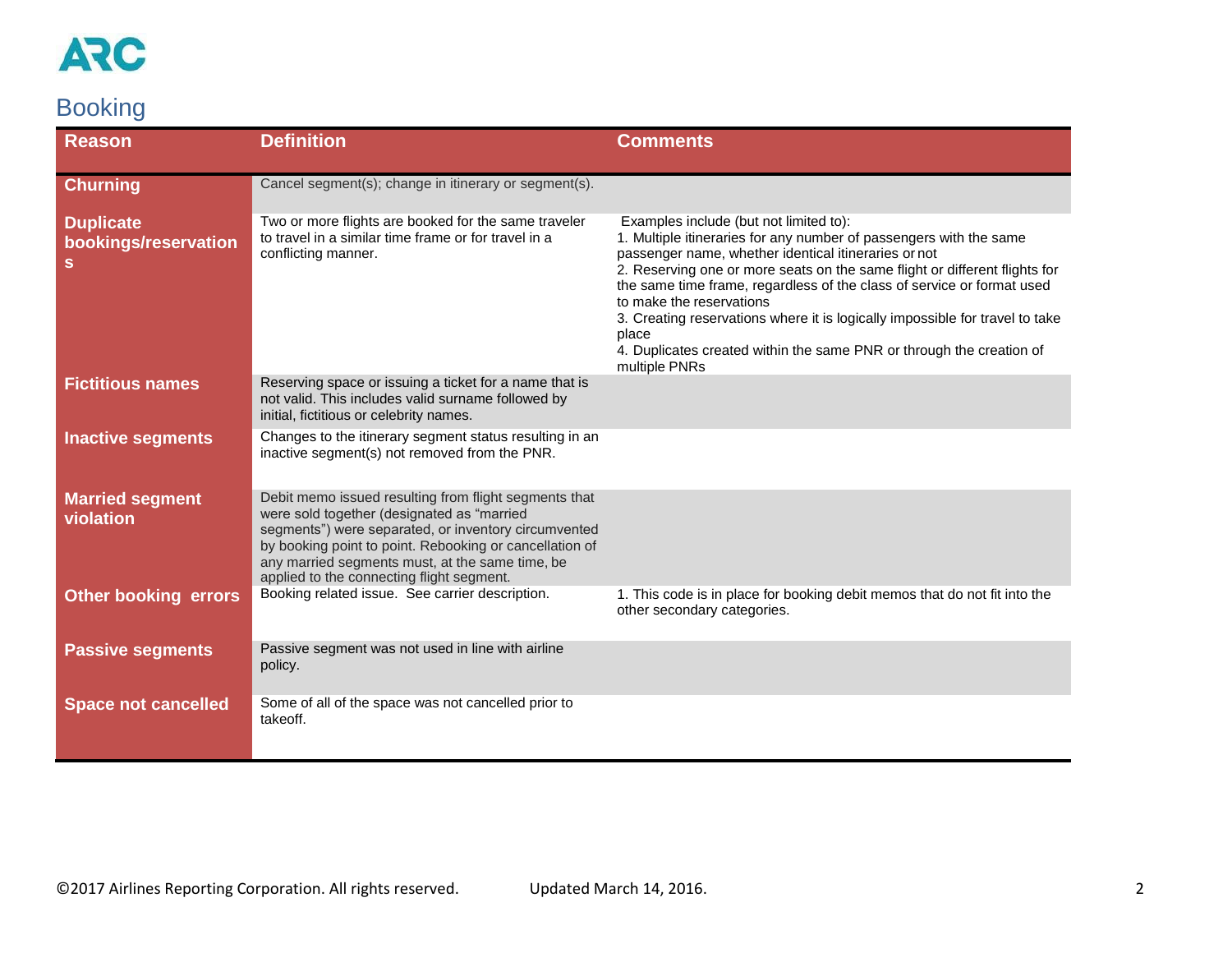

### <span id="page-2-0"></span>**Chargeback**

| Reason*                                          | <b>Definition</b>                                            | <b>Comments</b> |
|--------------------------------------------------|--------------------------------------------------------------|-----------------|
| <b>Doesn't recognize</b><br>transaction          | Cardholder doesn't recognize transaction.                    |                 |
| <b>Duplicate processing</b>                      | Multiple transactions with the same amount.                  |                 |
| <b>Expired card</b>                              | Card is expired or not yet valid.                            |                 |
| <b>Invalid credit card number</b>                | Account number not on file with bank.                        |                 |
| Invalid/No approval code                         | There are issues with the approval code or<br>authorization. |                 |
| <b>Other</b>                                     | All other chargeback reasons.                                |                 |
| <b>Refund not received</b>                       | Cardholder requested a refund that wasn't<br>processed.      |                 |
| <b>Service issue</b>                             | Service not provided or not as described.                    |                 |
| <b>Unauthorized/</b><br><b>Fraudulent charge</b> | Cardholder didn't authorize transaction and<br>claims fraud. |                 |

\* Credit card chargeback debit memos will not have an exchange or refund indicator. The credit card chargeback reason codes above will be used for straight sales, refunds or exchanges.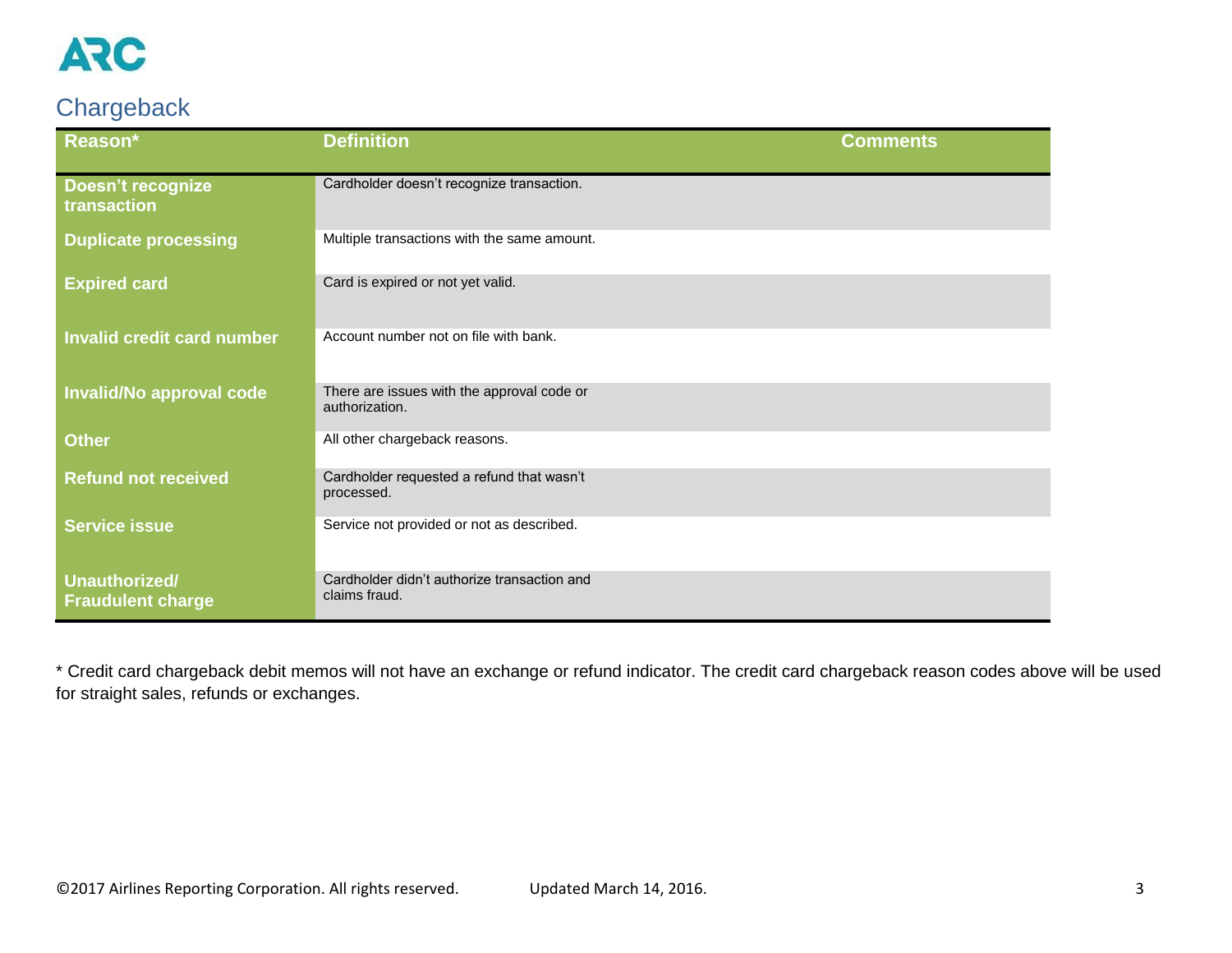#### <span id="page-3-0"></span>**Commission**

| <b>Reason</b>                                                                 | <b>Definition</b>                                                                                                                                                                                                                                                                                                                                              | <b>Comments</b>                                                                                                                                                                                                                                                                                                                                                                                                                                                                                                                                                                                                                                              |
|-------------------------------------------------------------------------------|----------------------------------------------------------------------------------------------------------------------------------------------------------------------------------------------------------------------------------------------------------------------------------------------------------------------------------------------------------------|--------------------------------------------------------------------------------------------------------------------------------------------------------------------------------------------------------------------------------------------------------------------------------------------------------------------------------------------------------------------------------------------------------------------------------------------------------------------------------------------------------------------------------------------------------------------------------------------------------------------------------------------------------------|
| <b>Incorrect Commissions</b>                                                  | Carrier is retrieving funds paid on a transaction where more<br>commission was taken than allowed.                                                                                                                                                                                                                                                             | 1. This category is used when a more than allowed standard<br>commission is taken on a transaction.                                                                                                                                                                                                                                                                                                                                                                                                                                                                                                                                                          |
| <b>Incorrect Commissions</b><br>- Invalid Tour or Ticket<br><b>Designator</b> | Carrier is retrieving funds paid on a transaction where more<br>commission was taken than allowed.<br>Commission not applicable due to:<br>Invalid (incorrect or expired) tour code or ticket<br>$\bullet$<br>designator<br>Tour code or ticket designator is not located in<br>requested field.<br>Class of service is not valid per commission<br>agreement. | 1. This category is used when a more than allowed commission is taken<br>on a transaction, specifically when the agency uses an invalid tour code or<br>ticket designator, the tour code or ticket designator is not located in the<br>requested field or the class of service is not valid per the commission<br>agreement.<br>2. Carriers may also issue a memo for a flat fee, those memo types are<br>listed under the Fee category.                                                                                                                                                                                                                     |
| <b>Incorrect Commissions</b><br>- Missing Tour or<br><b>Ticket Designator</b> | Carrier is retrieving funds paid on a transaction where more<br>commission was taken than allowed.<br>Commission not applicable due to:<br>Missing tour code or ticket designator.<br>$\bullet$<br>Tour code or ticket designator is not located in<br>requested field.<br>Class of service does not match commission<br>allowed.                              | 1. This category is used when a more than allowed commission is taken<br>on a transaction, specifically when there is a missing tour code or ticket<br>designator, the tour code or ticket designator is not located in the<br>requested field or the class of service does not match the commission<br>allowed per the agreement.<br>2. Some carriers have a way to identify if the tour code or ticket designator<br>is missing. This category is used when the carrier's policy is to reduce the<br>commission earned for this type of error.<br>3. Carriers may also issue a memo for a flat fee, those memo types are<br>listed under the Fee category. |
| <b>Non-Commissionable</b>                                                     | Carrier is retrieving funds paid on a transaction that is not<br>commission eligible (zero commission is the only<br>acceptable amount).                                                                                                                                                                                                                       | 1. This transaction is not eligible for any commission.<br>2. This category is used for situations where standard commission is taken<br>but not allowed.                                                                                                                                                                                                                                                                                                                                                                                                                                                                                                    |
| Non-Commissionable -<br><b>Invalid Tour or Ticket</b><br><b>Designator</b>    | Carrier is retrieving funds paid on a transaction that is not<br>commission eligible (zero commission is the only<br>acceptable amount).<br>Commission not applicable due to:<br>Invalid (incorrect or expired) tour code or ticket<br>$\bullet$<br>designator<br>Tour code or ticket designator is not located in<br>requested field.                         | 1. This transaction is not eligible for any commission.<br>2. This category is used for situations where standard commission is taken<br>but not allowed and there is an invalid tour code or ticket designator, tour<br>code or ticket designator is not located in the requested field or the class of<br>service does not match commission allowed.<br>3. Carriers may also issue a memo for a flat fee, those memo types are<br>listed under the Fee category.                                                                                                                                                                                           |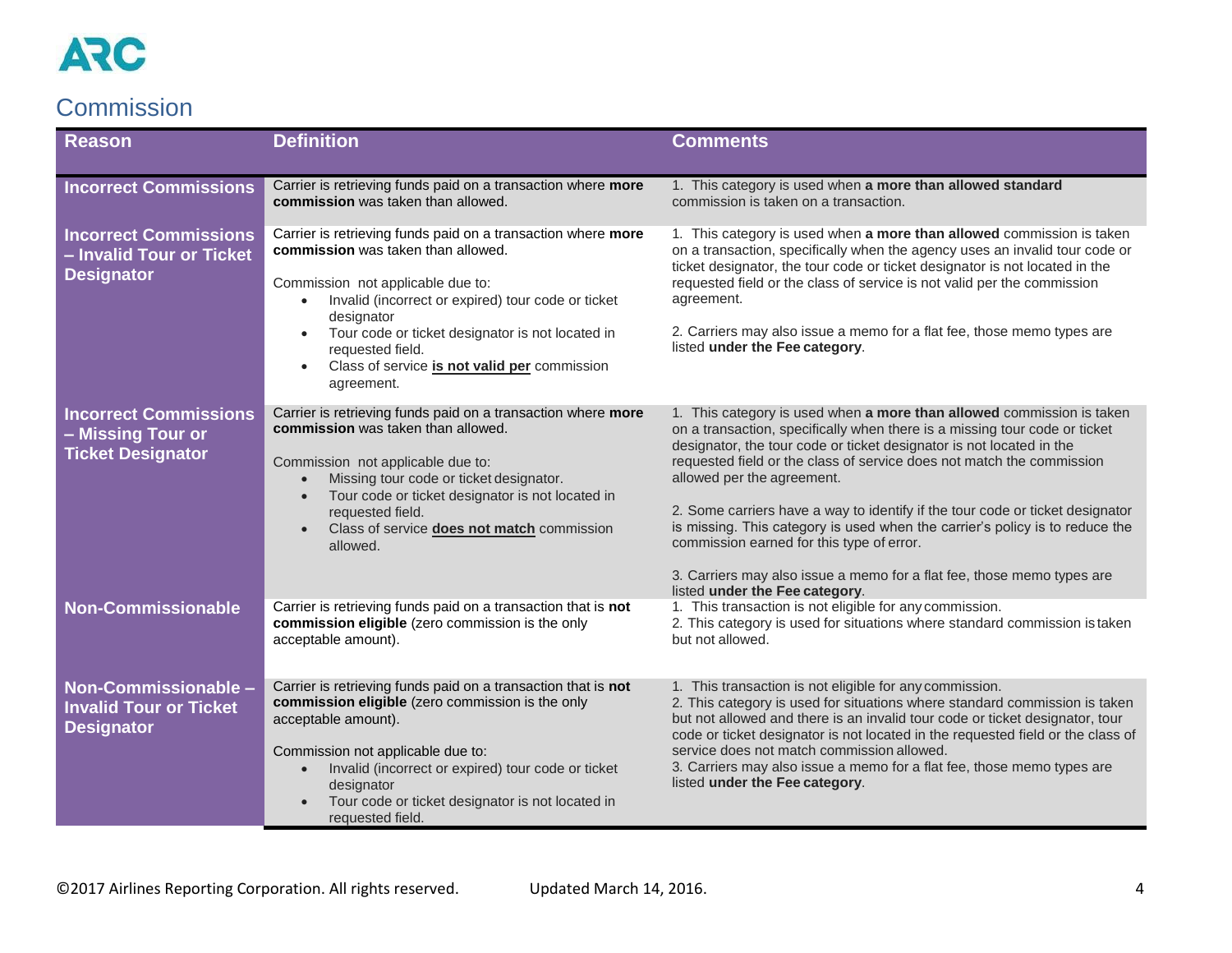|                                                                            | Class of service does not match commission<br>allowed.                                                                                   |                                                                                                                                                                                                                                                                                                          |
|----------------------------------------------------------------------------|------------------------------------------------------------------------------------------------------------------------------------------|----------------------------------------------------------------------------------------------------------------------------------------------------------------------------------------------------------------------------------------------------------------------------------------------------------|
| Non-Commissionable -<br><b>Missing Tour or Ticket</b><br><b>Designator</b> | Carrier is retrieving funds paid on a transaction that is not<br>commission eligible (zero commission is the only<br>acceptable amount). | 1. This transaction is not eligible for any commission.<br>2. Some carriers have a way to identify if the tour code or ticket designator<br>is missing, if so, they will select this category. This category is used when<br>the carrier's policy is to recover the full amount of commission earned for |
|                                                                            | Commission not applicable due to:<br>Missing tour code or ticket designator.                                                             | this type of error.                                                                                                                                                                                                                                                                                      |
|                                                                            | Tour code or ticket designator is not located in<br>requested field.                                                                     | 3. This category may also be used for carriers that are unable to determine<br>if a tour code or ticket designator is missing.                                                                                                                                                                           |
|                                                                            | Class of service does not match commission<br>allowed.                                                                                   | 4. Carriers may also issue a memo for a flat fee, those memo types are<br>listed under the Fee category.                                                                                                                                                                                                 |
| <b>Recall Commissions</b>                                                  | Carrier is retrieving funds paid on an original sale<br>subsequently refunded or exchanged by the agent or<br>carrier.                   |                                                                                                                                                                                                                                                                                                          |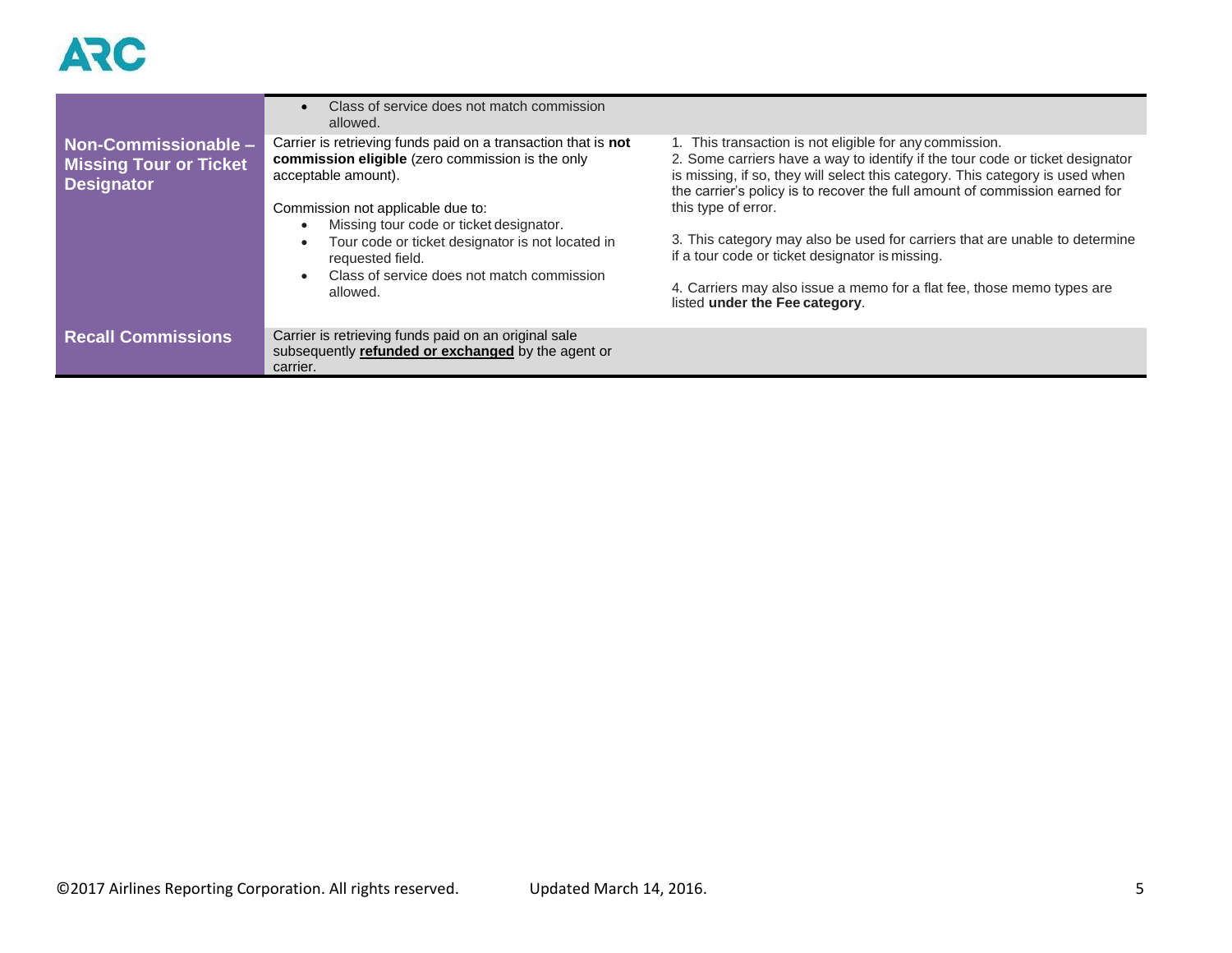

#### <span id="page-5-0"></span>**Exchange**

EXCHANGES – Many of the codes related to fare, commission and taxes will be used for exchanges. They will be classified with an exchange indicator. The exception to this guideline is for credit card chargebacks, which will not be given an exchange indicator.

| <b>Reason</b>                                                                                                         | <b>Definition</b>                                                                                                                                                                                                                                                                                                                                                                                                                                                                                                                                                                                                                                                                                                                | <b>Comments</b>                                                        |
|-----------------------------------------------------------------------------------------------------------------------|----------------------------------------------------------------------------------------------------------------------------------------------------------------------------------------------------------------------------------------------------------------------------------------------------------------------------------------------------------------------------------------------------------------------------------------------------------------------------------------------------------------------------------------------------------------------------------------------------------------------------------------------------------------------------------------------------------------------------------|------------------------------------------------------------------------|
| <b>EX</b> - Accompanied<br>Travel-<br><b>Category 13</b><br><b>Fare Rule Violation</b>                                | <b>EXCHANGE TRANSACTION</b><br>The Accompanied Travel Category (Category 13) is used when<br>travel with one or more other passengers is necessary to qualify for<br>the fare. It may also include travel restrictions based on the<br>portion(s) of a fare component where travel together is required<br>and/or PTC/fare class/RBD of the accompanying passengers.<br>The category is also used to express the requirements for the<br>accompanying passenger(s) that must travel with the passenger                                                                                                                                                                                                                           | See ATPCO Fare Filing Category description for further<br>definitions. |
| <b>EX - Advance</b><br><b>Reservations and</b><br><b>Ticketing</b><br><b>Category 5</b><br><b>Fare Rule Violation</b> | associated to the resolved fare.<br><b>EXCHANGE TRANSACTION</b><br>Advance Reservations and Ticketing (Category 5) is used to define<br>advance reservations and ticketing requirements applicable to a<br>fare. Reservation restrictions may be specified as a period of time<br>before departure of the originating flight of the pricing unit that<br>indicates either the latest time reservations are required or the<br>earliest time reservations are permitted.<br>Ticketing restrictions are specified as either a period of time before<br>departure of the originating flight of the pricing unit and/or a period<br>of time after reservations are confirmed that indicate the latest time<br>ticketing is required. | See ATPCO Fare Filing Category description for further<br>definitions. |
| <b>EX - Agent Discounts</b><br><b>Category 21</b><br><b>Fare Rule Violation</b>                                       | <b>EXCHANGE TRANSACTION</b><br>This category provides specific fare amounts or the information for<br>calculating discount fares for agents. It also specifies<br>accompanying travel requirements. When this category is absent<br>or not applicable, the fare is not discountable for agents.                                                                                                                                                                                                                                                                                                                                                                                                                                  | See ATPCO Fare Filing Category description for further<br>definitions. |
| <b>EX - All Other</b><br><b>Discounts Category</b><br>22<br><b>Fare Rule Violation</b>                                | <b>EXCHANGE TRANSACTION</b><br>This category provides specific fare amounts or the information for<br>calculating discount fares passenger types other than children, tour<br>conductors, and agents. However, this category does not represent<br>all Fare By Rule (unpublished fare) discounts.                                                                                                                                                                                                                                                                                                                                                                                                                                | See ATPCO Fare Filing Category description for further<br>definitions. |
|                                                                                                                       | This category includes the ability to specify the accompanying<br>travel requirements. When this category is absent or not<br>applicable, then the fare is not discountable for the passenger<br>types that apply this category.                                                                                                                                                                                                                                                                                                                                                                                                                                                                                                 |                                                                        |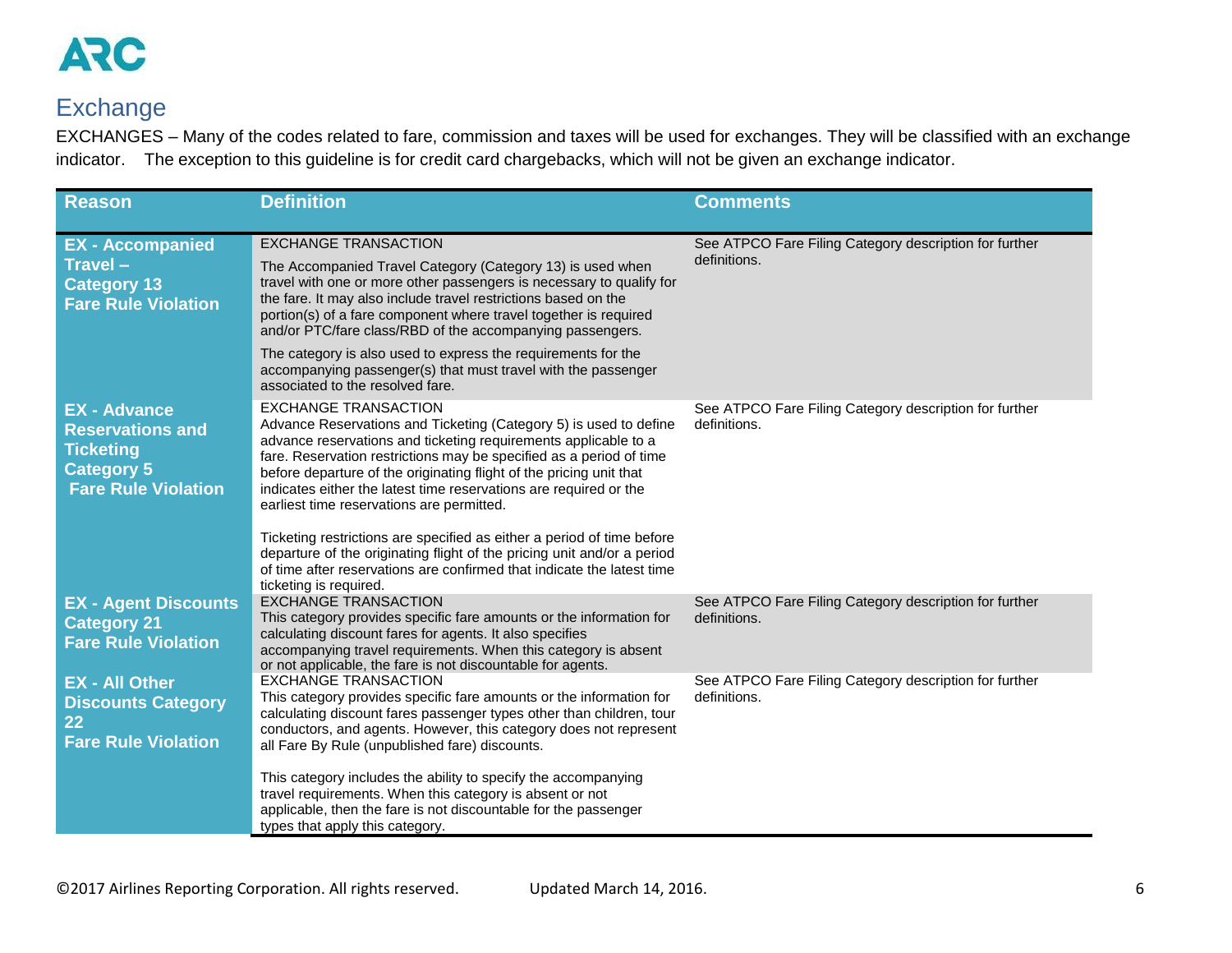| <b>EX</b> - Application and<br><b>Other Conditions</b><br><b>Category 50</b><br><b>Fare Rule Violation</b> | <b>EXCHANGE TRANSACTION</b><br>This category covers other application and conditions that may not<br>be applied through other categories or with Fare Class General<br>Rule.                                                                                                                                                                                                                                                       | See ATPCO Fare Filing Category description for further<br>definitions. |
|------------------------------------------------------------------------------------------------------------|------------------------------------------------------------------------------------------------------------------------------------------------------------------------------------------------------------------------------------------------------------------------------------------------------------------------------------------------------------------------------------------------------------------------------------|------------------------------------------------------------------------|
| <b>EX - Blackout Dates-</b><br><b>Category 11 Fare</b><br><b>Rule Violation</b>                            | <b>EXCHANGE TRANSACTION</b><br>The Blackout Dates Category (Category 11) provides the capability<br>to define single dates or date ranges when travel is not permitted.                                                                                                                                                                                                                                                            | See ATPCO Fare Filing Category description for further<br>definitions. |
| <b>EX</b> - Child/Infant<br><b>Discounts</b><br><b>Category 19</b><br><b>Fare Rule Violation</b>           | <b>EXCHANGE TRANSACTION</b><br>This category provides specific fare amounts or the method for<br>calculating discount fares for children and infants. It also specifies<br>accompanying travel requirements.                                                                                                                                                                                                                       | See ATPCO Fare Filing Category description for further<br>definitions. |
|                                                                                                            | Unless stated otherwise, it is assumed that the child/infant must be<br>accompanied on all sectors in the same compartment by an adult<br>at least 12 years of age. When this category is absent or not<br>applicable, the fare is not discountable for children/infants.                                                                                                                                                          |                                                                        |
| <b>EX</b> - Combinability<br><b>Category 10 Fare</b><br><b>Rule Violation</b>                              | <b>EXCHANGE TRANSACTION</b><br>This category supports combinations that are permitted with<br>specified fares and other fares to create one way round trip, circle<br>trip and open jaw transportation. Combinability is the process of<br>using multiple fares or half of round trip fares to arrive at a<br>complete fare to be charged to the passenger. The Combinations<br>category (Category 10) has nine subset categories. | See ATPCO Fare Filing Category description for further<br>definitions. |
| <b>EX - Day/Time</b><br><b>Application</b><br><b>Category 2</b><br><b>Fare Rule Violation</b>              | <b>EXCHANGE TRANSACTION</b><br>Day/Time (Category 2) is used to define time and/or days of the<br>week when travel is permitted or not permitted.                                                                                                                                                                                                                                                                                  | See ATPCO Fare Filing Category description for further<br>definitions. |
| <b>EX - Deposits</b><br><b>Category 29</b><br><b>Fare Rule Violation</b>                                   | <b>EXCHANGE TRANSACTION</b><br>This category defines if there are deposit requirements to qualify<br>for a fare by coding items such as deposit amount, days required<br>prior to ticketing/travel, refund of deposit conditions, and waivers<br>for the deposit requirements.                                                                                                                                                     | See ATPCO Fare Filing Category description for further<br>definitions. |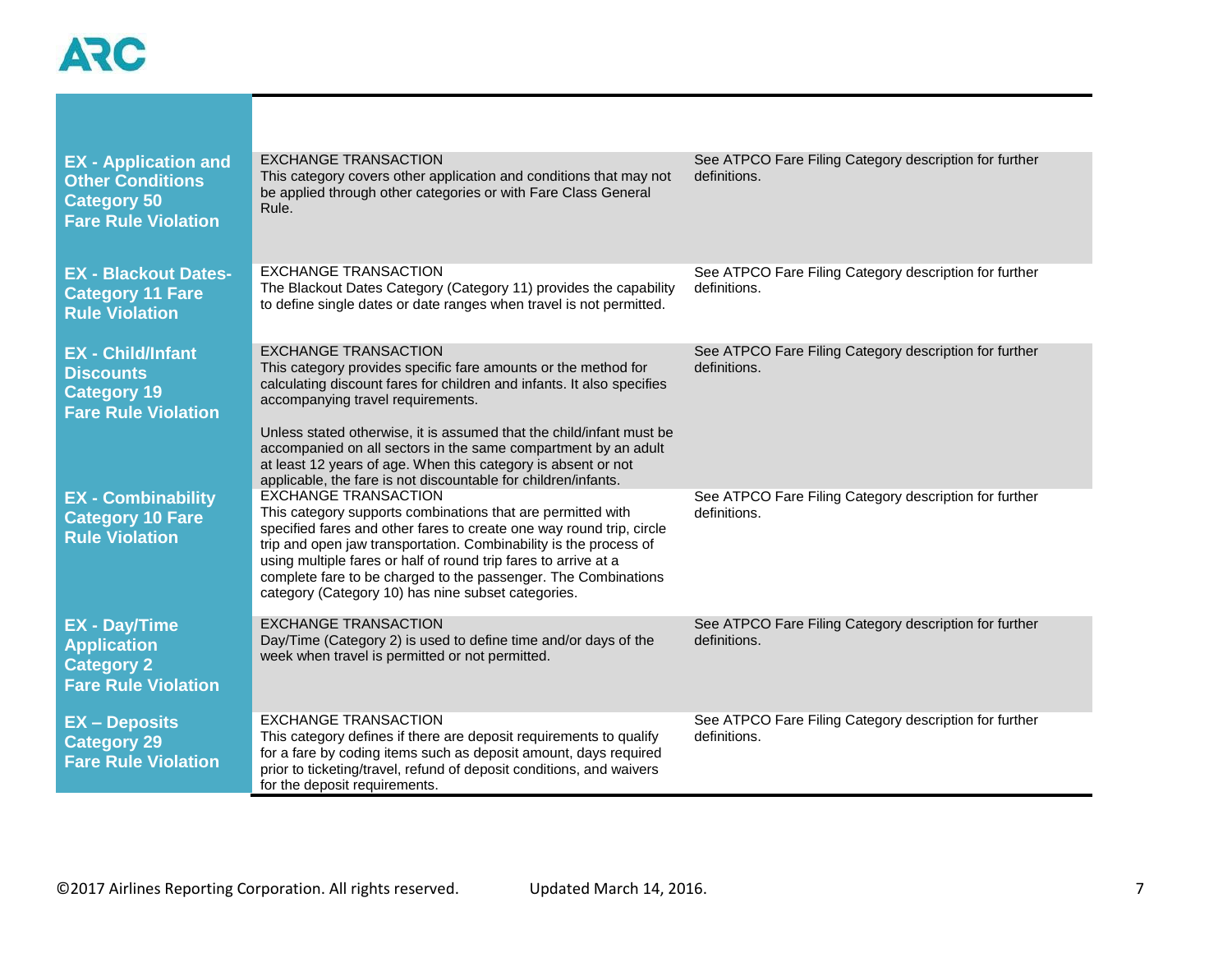| <b>EX</b> - Eligibility<br><b>Category 1</b><br><b>Fare Rule Violation</b>                         | <b>EXCHANGE TRANSACTION</b><br>Eligibility (Category 1) is used to further define the passenger that<br>may qualify for the fare based on identification requirement, age<br>range, locality, or other restrictions.                 | See ATPCO Fare Filing Category description for further<br>definitions.                                                                                                                                                                                                                                                                                                                 |
|----------------------------------------------------------------------------------------------------|--------------------------------------------------------------------------------------------------------------------------------------------------------------------------------------------------------------------------------------|----------------------------------------------------------------------------------------------------------------------------------------------------------------------------------------------------------------------------------------------------------------------------------------------------------------------------------------------------------------------------------------|
| <b>EX-Exchange Not</b><br><b>Allowed</b>                                                           | <b>EXCHANGE TRANSACTION</b><br>Exchange not allowed per carrier's rules.                                                                                                                                                             | 1. This category applies to exchanges that are not allowed per<br>the carrier's fare rules. This is not for expired tickets.<br>Examples include:<br>1. Exchange of OAL segment that is non-refundable.<br>2. MCO cannot be exchanged.<br>3. MCO not allowed - value is forfeited.<br>4. MCOs are not-transferrable.<br>5. Vouchers not valid (typically an internal carrier document) |
| <b>EX-Exchange</b><br><b>Validity Error</b>                                                        | <b>EXCHANGE TRANSACTION</b><br>Ticket/Document has expired and is not valid for exchange.                                                                                                                                            | 1. Examples include expired ticket or other document type.                                                                                                                                                                                                                                                                                                                             |
| <b>EX - Fare by Rule</b><br><b>Category 25</b><br><b>Fare Rule Violation</b>                       | <b>EXCHANGE TRANSACTION</b><br>Fare By Rule (category 25) creates fares by using the information<br>provided in this category. The generated fares will not have a fare<br>class application or be published fares in ATPCO systems. | See ATPCO Fare Filing Category description for further<br>definitions.                                                                                                                                                                                                                                                                                                                 |
| <b>EX - Fare Rules</b><br><b>Violations - Multiple</b><br><b>Rules</b>                             | <b>EXCHANGE TRANSACTION</b><br>Debit memo issued due to transaction containing more than one<br>ATPCO fare rule violations.                                                                                                          | This category is used when a transactions violates multiple<br>ATPCO fare rules.                                                                                                                                                                                                                                                                                                       |
| <b>EX - Fare Under</b><br><b>Collected - Discount</b><br><b>Not Allowed</b>                        | <b>EXCHANGE TRANSACTION</b><br>Debit memo issued for fare not being calculated accurately (no<br>ATPCO fare rule violations).<br>Discount applied in a market not allowed in contract.                                               | 1. This category is used for transactions when the fare is<br>incorrectly calculated however no fare rule violations exist.                                                                                                                                                                                                                                                            |
| <b>EX - Fare Under</b><br><b>Collected - Invalid</b><br><b>Tour or Ticket</b><br><b>Designator</b> | <b>EXCHANGE TRANSACTION</b><br>Debit memo issued for fare not being calculated accurately (no<br>ATPCO fare rule violations).<br>Invalid Tour or Ticket Designator                                                                   | 1. This category is used for transactions when the fare is<br>incorrectly calculated however no fare rule violations exist.                                                                                                                                                                                                                                                            |
| <b>EX - Fare Under</b><br><b>Collected - Missing</b><br><b>Tour or Ticket</b><br><b>Designator</b> | <b>EXCHANGE TRANSACTION</b><br>Debit memo issued for fare not being calculated accurately (no<br>ATPCO fare rule violations).<br>Missing Tour or Ticket Designator                                                                   | 1. This category is used for transactions when the fare is<br>incorrectly calculated however no fare rule violations exist.                                                                                                                                                                                                                                                            |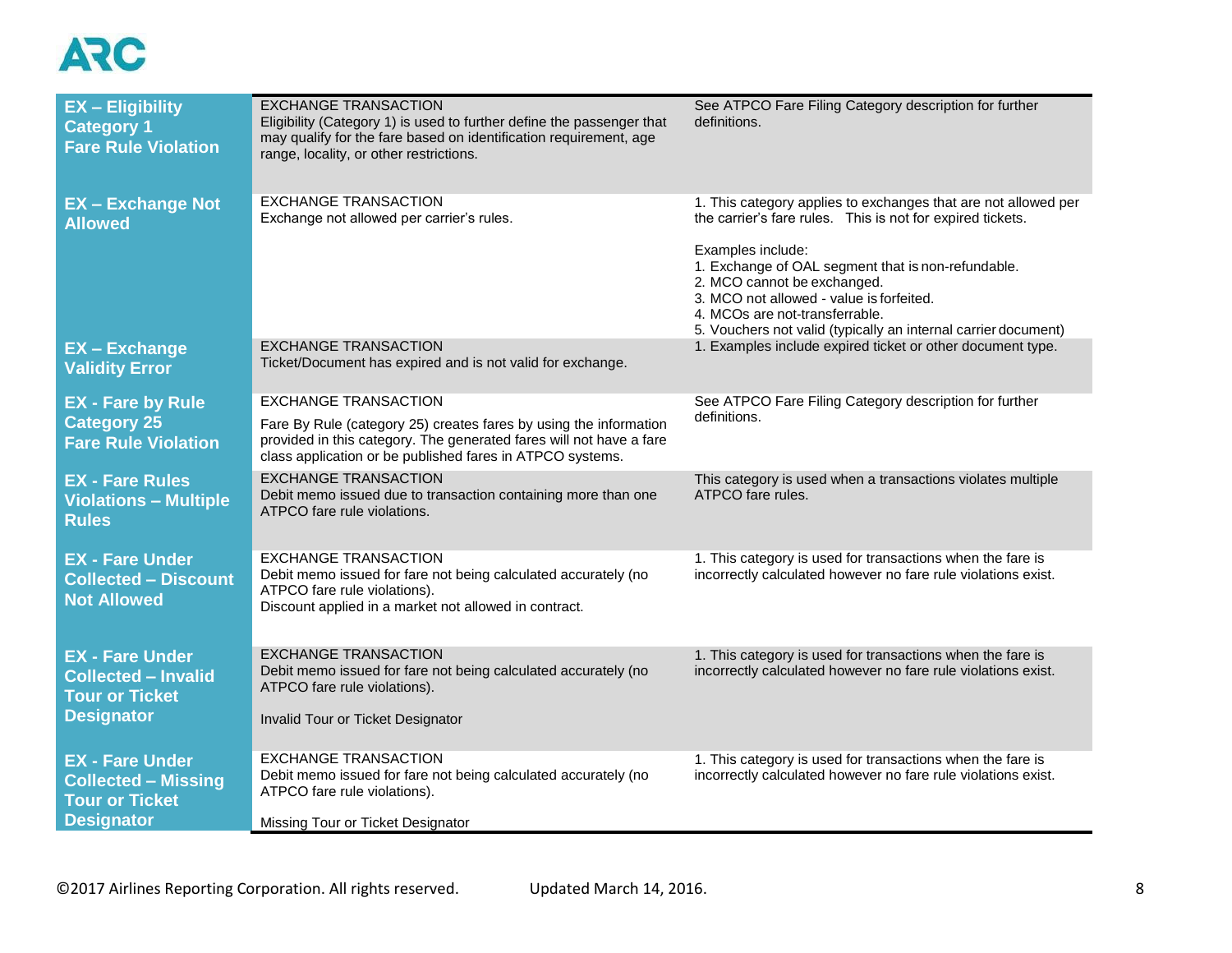| <b>EX - Fare Under</b><br><b>Collected - Other</b>                                                  | <b>EXCHANGE TRANSACTION</b><br>Debit memo issued for fare not calculated accurately (no ATPCO<br>fare rule violations)                                                                                                                                                                                                                                                                                                                    | 1. Carrier to provide detailed description.                                                                                                                                                                                                                                                                               |
|-----------------------------------------------------------------------------------------------------|-------------------------------------------------------------------------------------------------------------------------------------------------------------------------------------------------------------------------------------------------------------------------------------------------------------------------------------------------------------------------------------------------------------------------------------------|---------------------------------------------------------------------------------------------------------------------------------------------------------------------------------------------------------------------------------------------------------------------------------------------------------------------------|
| <b>EX - Group Fares</b><br><b>Category 26</b><br><b>Fare Rule Violation</b>                         | <b>EXCHANGE TRANSACTION</b><br>This category defines the requirements to qualify for group fares,<br>for example, minimum group size, type of group, substitutes, travel<br>together and individual travel restrictions.                                                                                                                                                                                                                  | See ATPCO Fare Filing Category description for further<br>definitions.                                                                                                                                                                                                                                                    |
|                                                                                                     | When it is indicated that the group must travel together, the group<br>must travel in the same aircraft on all segments of the<br>trip. However, when lack of seating accommodations or other<br>operating conditions make it impossible for the passengers to<br>travel as a single group, some members of the group will be carried<br>on preceding or succeeding flights. Group fares published in this<br>tariff apply per passenger. |                                                                                                                                                                                                                                                                                                                           |
| <b>EX - Incorrect</b><br><b>Commissions</b>                                                         | <b>EXCHANGE TRANSACTION</b><br>Debit memo issued to retrieve funds paid on a transaction for where<br>more commission was taken than allowed.                                                                                                                                                                                                                                                                                             | 1. This category is used when a more than allowed standard<br>commission is taken on a transaction.<br>2. This category is used for situations where more standard<br>commission is taken than allowed.                                                                                                                   |
| <b>EX</b> - Incorrect<br><b>Commissions -</b><br><b>Invalid Tour or Ticket</b><br><b>Designator</b> | <b>EXCHANGE TRANSACTION</b><br>Debit memo issued to retrieve funds paid on a transaction for<br>where more commission was taken than allowed.<br>Commission not applicable due to:<br>Invalid (incorrect or expired) tour code or ticket<br>$\bullet$<br>designator.<br>Tour code or ticket designator is not located in requested<br>field.<br>Class of service does not match commission allowed.                                       | 1. Carriers may also issue a memo for a flat fee, those memo<br>types are listed under the Fee category.                                                                                                                                                                                                                  |
| <b>EX</b> - Incorrect<br><b>Commissions -</b><br><b>Missing Tour or</b><br><b>Ticket Designator</b> | <b>EXCHANGE TRANSACTION</b><br>Debit memo issued to retrieve funds paid on a transaction for<br>where more commission was taken than allowed.<br>Commission not applicable due to:<br>Missing tour code or ticket designator.<br>Tour code or ticket designator is not located in requested<br>$\bullet$<br>field.<br>Class of service does not match commission allowed.                                                                 | 1. Some carriers have a way to identify if the tour code or<br>ticket designator is missing. This category is used when the<br>carrier's policy is to reduce the commission earned for this<br>type of error.<br>2. Carriers may also issue a memo for a flat fee, those memo<br>types are listed under the Fee category. |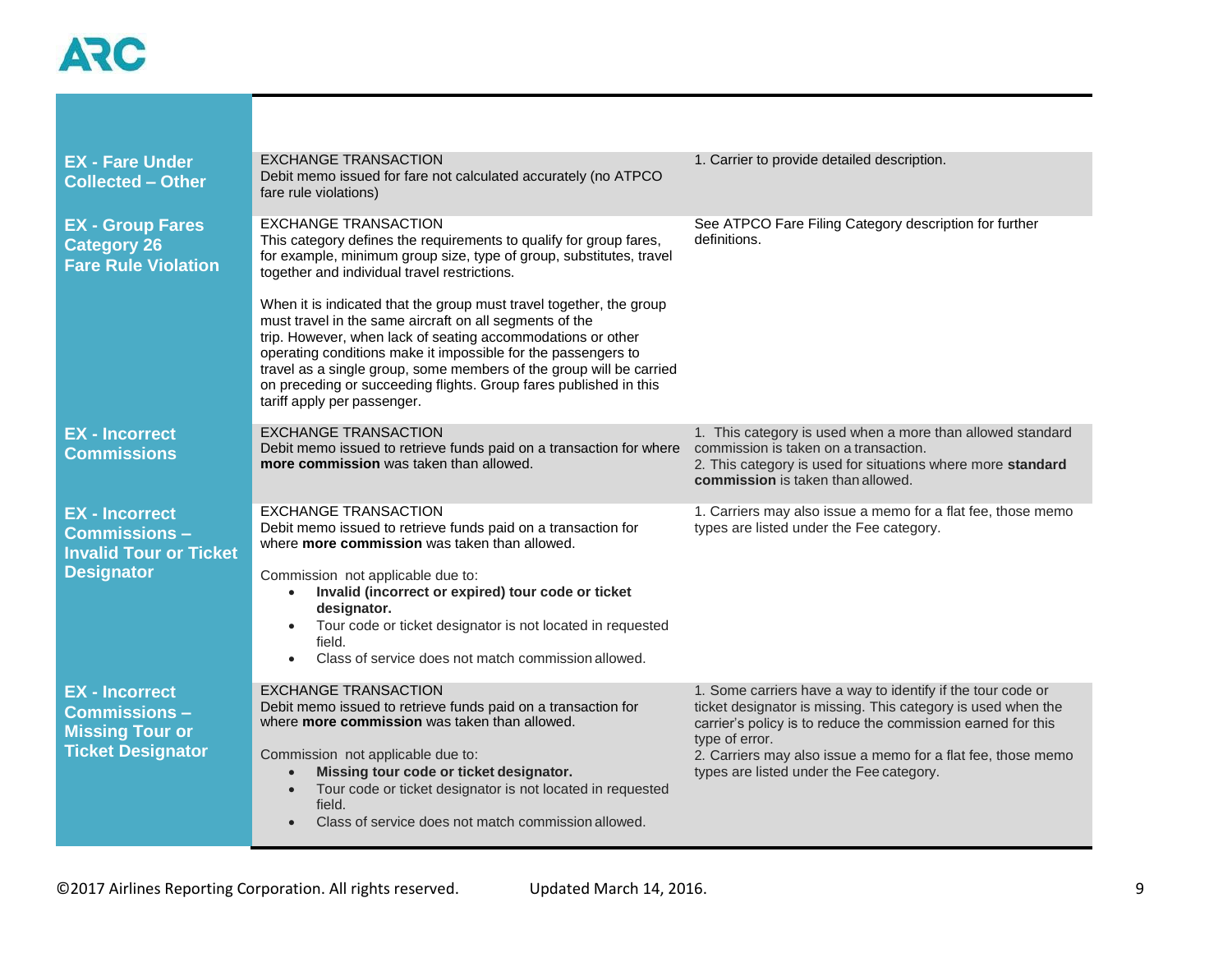| <b>EX - Maximum Stay</b><br><b>Category 7</b><br><b>Fare Rule Violation</b>                        | <b>EXCHANGE TRANSACTION</b><br>The Maximum Stay Category (Category 7) provides the capability<br>to indicate the last time at which travel must commence or must be<br>completed from the point specified in the Return Travel From field.<br>Calculation of this date may be based on travel commencement or<br>ticket issuance, and the maximum stay may be stated as either a<br>day of week or elapsed time. | See ATPCO Fare Filing Category description for further<br>definitions.                                                                                    |
|----------------------------------------------------------------------------------------------------|------------------------------------------------------------------------------------------------------------------------------------------------------------------------------------------------------------------------------------------------------------------------------------------------------------------------------------------------------------------------------------------------------------------|-----------------------------------------------------------------------------------------------------------------------------------------------------------|
| <b>EX - Minimum Stay</b><br><b>Category 6</b><br><b>Fare Rule Violation</b>                        | <b>EXCHANGE TRANSACTION</b><br>Minimum Stay (Category 6) is used to define when the earliest that<br>return travel may commence. Minimum stay is calculated from the<br>departure of the point specified in the From field to the point<br>specified in the To field.                                                                                                                                            | See ATPCO Fare Filing Category description for further<br>definitions.                                                                                    |
| <b>EX - Miscellaneous</b><br><b>Provisions</b><br><b>Category 23</b><br><b>Fare Rule Violation</b> | <b>EXCHANGE TRANSACTION</b><br>Category 23 (Miscellaneous Provisions) is used to specify whether<br>a fare can or cannot be used to create add-ons, can or cannot be<br>used to calculate a differential, apply as a through fare when a<br>differential is applied, can be used for proration, or are extension<br>fares.                                                                                       | See ATPCO Fare Filing Category description for further<br>definitions.                                                                                    |
| <b>EX</b> - Negotiated Fares<br><b>Category 35</b><br><b>Fare Rule Violation</b>                   | <b>EXCHANGE TRANSACTION</b><br>Negotiated Fares is designed to handle the requirements of<br>negotiated type fares, such as net remit programs, IT fares,<br>corporate fares, and other types of private fares that can include<br>multiple, related fare amounts; special ticketing; fare markups; and<br>enhanced security over existing Sales Restrictions (Category 15).                                     | See ATPCO Fare Filing Category description for further<br>definitions.                                                                                    |
| <b>EX - Non-</b><br><b>Commissionable</b>                                                          | <b>EXCHANGE TRANSACTION</b><br>Debit memo issued to retrieve funds paid on a transaction that is<br>not commission eligible (zero commission is the only acceptable<br>amount).                                                                                                                                                                                                                                  | 1. This transaction is not eligible for any commission.<br>2. This category is used for situations where standard<br>commission is taken but not allowed. |
| EX - Non-<br>Commissionable -<br><b>Invalid Tour or Ticket</b><br><b>Designator</b>                | <b>EXCHANGE TRANSACTION</b><br>Debit memo issued to retrieve funds paid on a transaction that is<br>not commission eligible (zero commission is the only acceptable<br>amount).<br>Commission not applicable due to:<br>Invalid (incorrect or expired) tour code or ticket designator<br>Tour code or ticket designator is not located in requested<br>0<br>field.                                               | 1. Carriers may also issue a memo for a flat fee, those memo<br>types are listed under the Fee category.                                                  |
|                                                                                                    | Class of service does not match commission allowed.<br>П.                                                                                                                                                                                                                                                                                                                                                        |                                                                                                                                                           |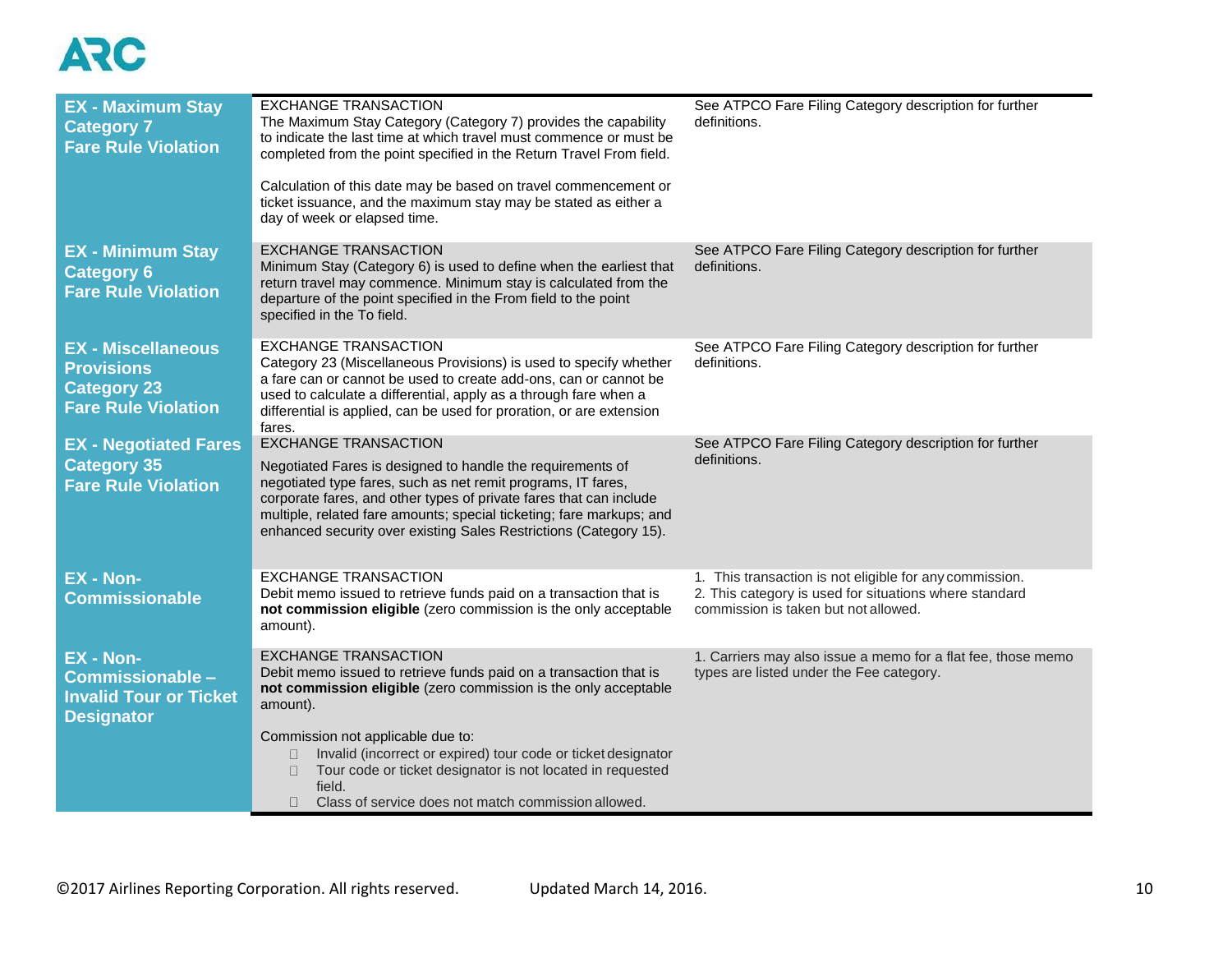| <b>EX - Non-</b><br>Commissionable -<br><b>Missing Tour or</b><br><b>Ticket Designator</b>     | <b>EXCHANGE TRANSACTION</b><br>Debit memo issued to retrieve funds paid on a transaction that is<br>not commission eligible (zero commission is the only acceptable<br>amount).<br>Commission not applicable due to:<br>Missing tour code or ticket designator<br>Tour code or ticket designator is not located in requested<br>field.<br>Class of service does not match commission allowed.<br>$\bullet$   | 1. Some carriers have a way to identify if the tour code or<br>ticket designator is missing, if so, they will select this category.<br>This category is used when the carrier's policy is to recover<br>the full amount of commission earned for this type of error.<br>2. This category may also be used for carriers that are unable<br>to determine if a tour code or ticket designator is missing.<br>3. Carriers may also issue a memo for a flat fee, those memo<br>types are listed under the Fee category. |
|------------------------------------------------------------------------------------------------|--------------------------------------------------------------------------------------------------------------------------------------------------------------------------------------------------------------------------------------------------------------------------------------------------------------------------------------------------------------------------------------------------------------|--------------------------------------------------------------------------------------------------------------------------------------------------------------------------------------------------------------------------------------------------------------------------------------------------------------------------------------------------------------------------------------------------------------------------------------------------------------------------------------------------------------------|
| <b>EX - Penalties</b><br><b>Category 16</b><br><b>Penalties</b>                                | <b>EXCHANGE TRANSACTION</b><br>A voluntary schedule change has resulted in an error related to<br>penalties on this exchange transaction.                                                                                                                                                                                                                                                                    | 1. This category is used to determine if penalties are<br>applicable for this fare and what charges will be assessed.<br>This category is text only and is not considered automated.                                                                                                                                                                                                                                                                                                                               |
| <b>EX - Penalty Fee Not</b><br><b>Accurately Collected</b>                                     | <b>EXCHANGE TRANSACTION</b><br>Agent processed exchange without deducting the accurate penalty<br>amount.                                                                                                                                                                                                                                                                                                    |                                                                                                                                                                                                                                                                                                                                                                                                                                                                                                                    |
| <b>EX - Penalty Fee Not</b><br><b>Collected</b>                                                | <b>EXCHANGE TRANSACTION</b><br>Agent processed exchange without deducting penalty amount.                                                                                                                                                                                                                                                                                                                    | 1. This includes occurrences where penalty fee collected on<br>MCO but it is not linked to exchange.                                                                                                                                                                                                                                                                                                                                                                                                               |
| <b>EX - Recall</b><br><b>Commissions</b>                                                       | <b>EXCHANGE TRANSACTION</b><br>Debit memo issued to retrieve funds paid on an original sale<br>subsequently exchanged by the agent or carrier.                                                                                                                                                                                                                                                               |                                                                                                                                                                                                                                                                                                                                                                                                                                                                                                                    |
| <b>EX - Sales</b><br><b>Restrictions -</b><br><b>Category 15</b><br><b>Fare Rule Violation</b> | <b>EXCHANGE TRANSACTION</b><br>Category 15 is present when the sale of a fare is restricted by<br>various conditions. These conditions include reservations/ticketing<br>dates, countries/currencies of sale, form of payment, method of<br>ticketing, who may sell the fare, and/or locales where the fare may<br>or may not be sold.                                                                       | See ATPCO Fare Filing Category description for further<br>definitions.                                                                                                                                                                                                                                                                                                                                                                                                                                             |
| <b>EX - Sales</b><br><b>Restrictions Category</b><br>17<br><b>Fare Rule Violation</b>          | Every private tariff fare must have an associated Category 15<br>provision detailing who is permitted to sell and display the fare.<br><b>EXCHANGE TRANSACTION</b><br>For all international rules, the higher intermediate point rule is<br>assumed to apply. That is, when the passenger travels via a higher<br>intermediate point within any one fare component, that the higher<br>fare must be charged. | See ATPCO Fare Filing Category description for further<br>definitions.                                                                                                                                                                                                                                                                                                                                                                                                                                             |
| <b>EX-Seasonality</b><br><b>Category 3</b><br><b>Fare Rule Violation</b>                       | <b>EXCHANGE TRANSACTION</b><br>Seasonality (Category 3) provides the capability to specify<br>permitted dates or date ranges of travel.                                                                                                                                                                                                                                                                      | See ATPCO Fare Filing Category description for further<br>definitions.                                                                                                                                                                                                                                                                                                                                                                                                                                             |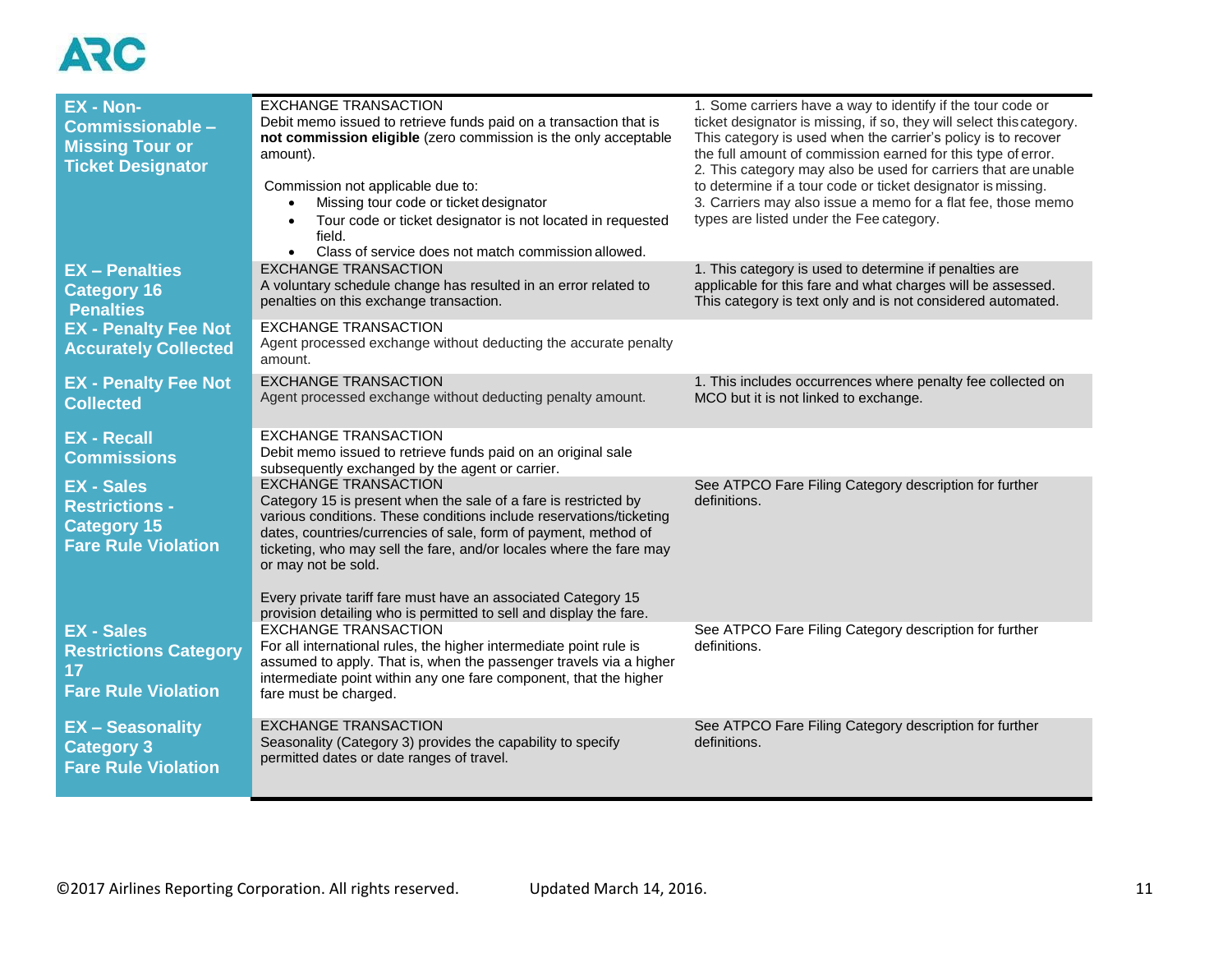| <b>EX-Stopovers</b><br><b>Category 8</b><br><b>Fare Rule Violation</b>                             | <b>EXCHANGE TRANSACTION</b><br>Category 8 defines the conditions under which stopovers are<br>permitted and the applicable charges. It is assumed that stopovers<br>are not permitted unless this category is present. However, when<br>stopovers are allowed, it is assumed that they may be made at any<br>point along the carrier's route. | See ATPCO Fare Filing Category description for further<br>definitions. |
|----------------------------------------------------------------------------------------------------|-----------------------------------------------------------------------------------------------------------------------------------------------------------------------------------------------------------------------------------------------------------------------------------------------------------------------------------------------|------------------------------------------------------------------------|
| <b>EX</b> - Tax calculation<br>is invalid                                                          | <b>EXCHANGE TRANSACTION</b><br>Inaccurate Collection of Taxes. Tax code(s) is correct but one or<br>more of the amounts is invalid.                                                                                                                                                                                                           |                                                                        |
| <b>EX - Taxes collected</b><br>under one/wrong<br>code                                             | <b>EXCHANGE TRANSACTION</b><br>Inaccurate Collection of Taxes. One or more taxes collected<br>under the one/wrong tax code.                                                                                                                                                                                                                   |                                                                        |
| <b>EX-Taxes not</b><br>collected                                                                   | <b>EXCHANGE TRANSACTION</b><br>One or more tax(s) was not collected.                                                                                                                                                                                                                                                                          |                                                                        |
| <b>EX - Ticket</b><br><b>Endorsements</b><br><b>Category 18</b><br><b>Fare Rule Violation</b>      | <b>EXCHANGE TRANSACTION</b><br>This category is used to indicate ticket endorsement text and the<br>location on the ticket for the endorsement, either the Endorsement<br>box or Form of Payment box. This category can also contain<br>information on whether the endorsement is for original ticket only,<br>reissued tickets or both.      | See ATPCO Fare Filing Category description for further<br>definitions. |
| <b>EX - Tour Conductor</b><br><b>Discounts</b><br><b>Category 20</b><br><b>Fare Rule Violation</b> | <b>EXCHANGE TRANSACTION</b><br>This category provides specific fare amounts or the information for<br>calculating discount fares for tour conductors. It also specifies<br>accompanying travel requirements. When this category is absent<br>or not applicable, the fare is not discountable for tour conductors.                             | See ATPCO Fare Filing Category description for further<br>definitions. |
| <b>EX-Tours</b><br><b>Category 27</b><br><b>Fare Rule Violation</b>                                | <b>EXCHANGE TRANSACTION</b><br>This category specifies the tour requirements for a fare by defining<br>the minimum package and nights, minimum price, the tour number,<br>and nights.                                                                                                                                                         | See ATPCO Fare Filing Category description for further<br>definitions. |
| <b>EX-Transfers</b><br><b>Category 9</b><br><b>Fare Rule Violation</b>                             | <b>EXCHANGE TRANSACTION</b><br>This Category defines the conditions under which transfers may<br>occur and the applicable charges. Unless stated otherwise, a<br>transfer can either be a Stopover or connection.                                                                                                                             | See ATPCO Fare Filing Category description for further<br>definitions. |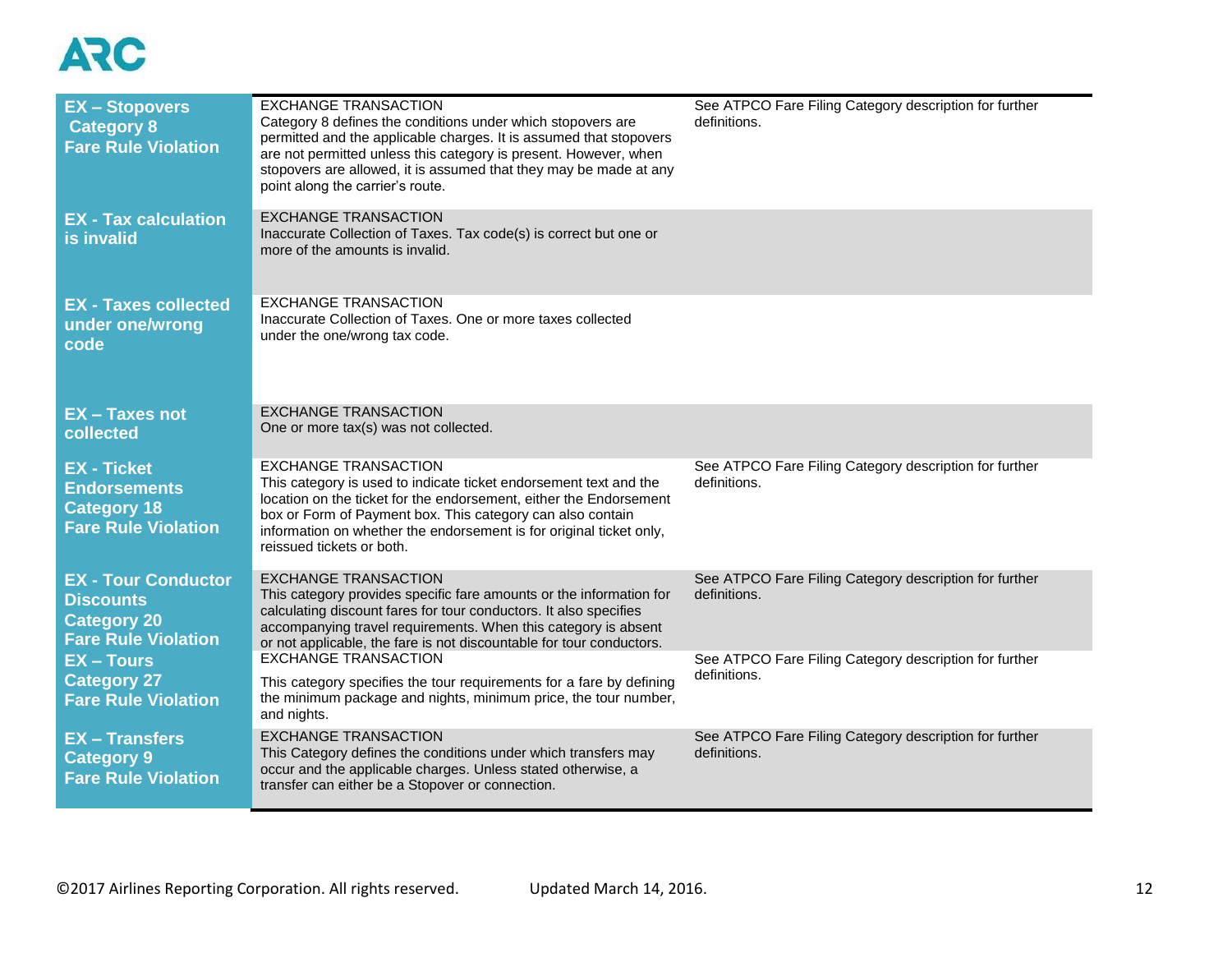| <b>EX - Travel</b>                                                                              | <b>EXCHANGE TRANSACTION</b>                                                                                                                                                                                                                                                                                                                                                                              | See ATPCO Fare Filing Category description for further                                                                                                                                                                                                                                                                                                                                                          |
|-------------------------------------------------------------------------------------------------|----------------------------------------------------------------------------------------------------------------------------------------------------------------------------------------------------------------------------------------------------------------------------------------------------------------------------------------------------------------------------------------------------------|-----------------------------------------------------------------------------------------------------------------------------------------------------------------------------------------------------------------------------------------------------------------------------------------------------------------------------------------------------------------------------------------------------------------|
| <b>Restrictions Category</b><br>14<br><b>Fare Rule Violation</b>                                | Category 14 (Travel Restrictions) is used to convey the travel dates<br>associated with a fare. It can indicate the first date at which travel<br>may commence within a pricing unit, journey or fare component,<br>the last date at which travel may commence for a pricing unit,<br>journey or fare component, and the last date of travel permitted for<br>a pricing unit, journey or fare component. | definitions.                                                                                                                                                                                                                                                                                                                                                                                                    |
|                                                                                                 | Category 14 is more commonly as a footnote and not in the fare<br>rule as the Footnote Provision will override the fare rule provision.                                                                                                                                                                                                                                                                  |                                                                                                                                                                                                                                                                                                                                                                                                                 |
| <b>EX - Visit Another</b><br><b>Country</b><br><b>Category 28</b><br><b>Fare Rule Violation</b> | <b>EXCHANGE TRANSACTION</b><br>This category reflects the requirements to qualify for a Visit Another<br>Country fare, for example: country of residence, distance from<br>destination country, and ticket purchase.                                                                                                                                                                                     | See ATPCO Fare Filing Category description for further<br>definitions.                                                                                                                                                                                                                                                                                                                                          |
| <b>EX - Voluntary</b><br><b>Change Error</b><br><b>Category 31</b><br><b>Voluntary Changes</b>  | <b>EXCHANGE TRANSACTION</b><br>A voluntary schedule change has resulted in an error on this<br>exchange transaction related to ATPCO category 31.                                                                                                                                                                                                                                                        | 1. This category provides a way to automate provisions for<br>reissue transactions. Reissue conditions can be apply to a<br>specific passenger type, when the reissue should take place,<br>amount, etc. Also, it can specify if the reissue of tickets should<br>be based on criteria such as historical fares or current fares by<br>selecting process tags that are located within the 988 Reissue<br>table. |
|                                                                                                 |                                                                                                                                                                                                                                                                                                                                                                                                          | See ATPCO Fare Filing Category description for further<br>definitions. Category 31 Fare Rule violations.                                                                                                                                                                                                                                                                                                        |
| <b>EX-Voluntary</b><br>exchange error                                                           | <b>EXCHANGE TRANSACTION</b><br>An involuntary schedule change error for this exchange<br>transaction.                                                                                                                                                                                                                                                                                                    | 1. This code is primarily used for involuntary schedule change<br>errors.                                                                                                                                                                                                                                                                                                                                       |
| <b>EX - YQ/YR was not</b><br>accurately collected                                               | <b>EXCHANGE TRANSACTION</b><br>Carrier surcharge. YQ/YR was not accurately collected.                                                                                                                                                                                                                                                                                                                    |                                                                                                                                                                                                                                                                                                                                                                                                                 |
| <b>EX - YQ/YR was not</b><br>collected                                                          | <b>EXCHANGE TRANSACTION</b><br>Carrier surcharge. YQ/YR was not collected.                                                                                                                                                                                                                                                                                                                               |                                                                                                                                                                                                                                                                                                                                                                                                                 |
| <b>EX-Flight Application</b><br><b>Category 4</b><br><b>Fare Rule Violation</b>                 | <b>EXCHANGE TRANSACTION</b><br>Flight Application (Category 4) is used to further restrict a fare<br>beyond a specified routing and/or transfer capabilities by restricting<br>travel to a specific flight number or ranges, carriers, geographic<br>locations and/or portions of travel, and types of services.                                                                                         | See ATPCO Fare Filing Category description for further<br>definitions.                                                                                                                                                                                                                                                                                                                                          |
| <b>EX - Surcharges -</b><br><b>Category 12</b>                                                  | <b>EXCHANGE TRANSACTION</b>                                                                                                                                                                                                                                                                                                                                                                              | See ATPCO Fare Filing Category description for further<br>definitions.                                                                                                                                                                                                                                                                                                                                          |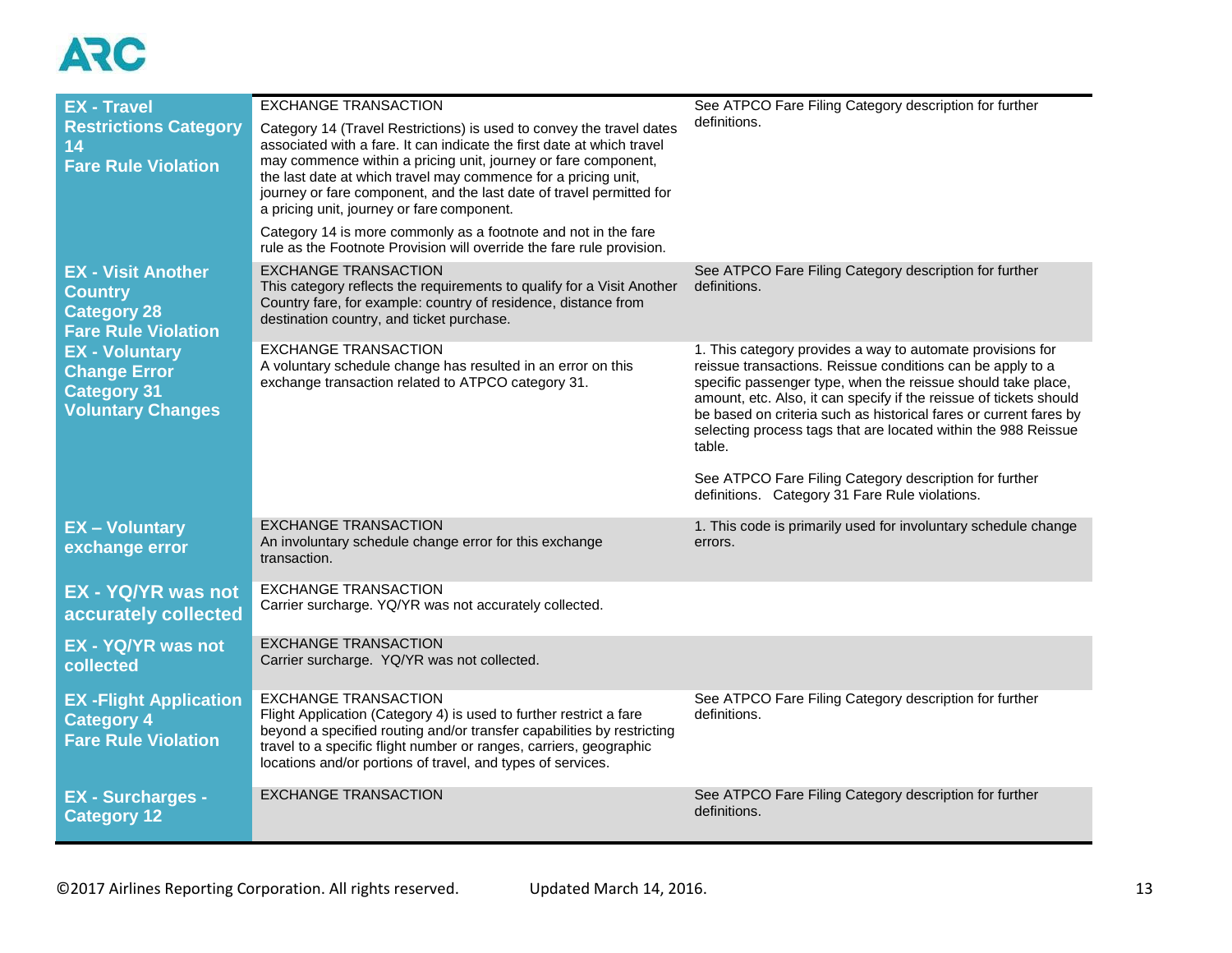| <b>Fare Rule Violation</b> | The surcharge category (Category 12) is used to define conditions<br>when surcharges are applicable to the fare being validated as well<br>as the corresponding charge.                                                                                                                                                              |
|----------------------------|--------------------------------------------------------------------------------------------------------------------------------------------------------------------------------------------------------------------------------------------------------------------------------------------------------------------------------------|
|                            | The following conditions may be used to define surcharge<br>applicability: airport/terminal, business class, peak travel time,<br>equipment, fuel, peak, holiday, side trip, seasonal, weekend,<br>Sleeperette, waiver for advance purchase requirements,<br>navigation, security, maximum stay waiver, RBD,<br>miscellaneous/other. |

\* DMWG agreed to use the ATPCO Fare Categories for Fare Rule Violations.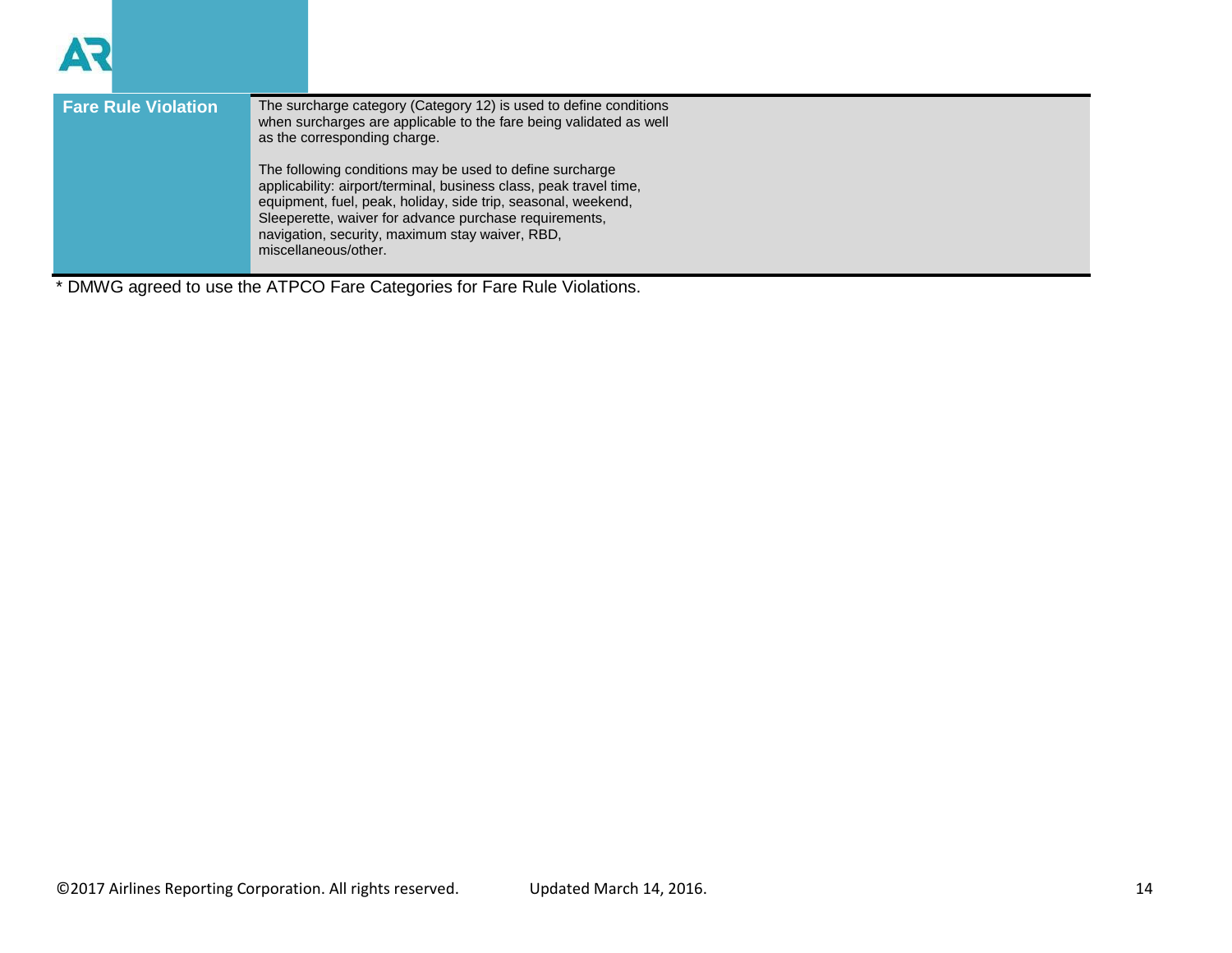

### <span id="page-14-0"></span>Fare

| <b>Reason</b>                                                                                  | <b>Definition</b>                                                                                                                                                                                                                                                                                                                                                                                    | <b>Comments</b>                                                        |
|------------------------------------------------------------------------------------------------|------------------------------------------------------------------------------------------------------------------------------------------------------------------------------------------------------------------------------------------------------------------------------------------------------------------------------------------------------------------------------------------------------|------------------------------------------------------------------------|
| <b>Accompanied Travel -</b><br><b>Category 13</b><br><b>Fare Rule Violation</b>                | The Accompanied Travel Category (Category 13) is used when travel<br>with one or more other passengers is necessary to qualify for the<br>fare. It may also include travel restrictions based on the portion(s) of<br>a fare component where travel together is required and/or PTC/fare<br>class/RBD of the accompanying passengers.                                                                | See ATPCO Fare Filing Category description for further<br>definitions. |
|                                                                                                | The category is also used to express the requirements for the<br>accompanying passenger(s) that must travel with the passenger<br>associated to the resolved fare.                                                                                                                                                                                                                                   |                                                                        |
| <b>Advance Reservations and</b><br><b>Ticketing - Category 5</b><br><b>Fare Rule Violation</b> | Advance Reservations and Ticketing (Category 5) is used to define<br>advance reservations and ticketing requirements applicable to a fare.<br>Reservation restrictions may be specified as a period of time before<br>departure of the originating flight of the pricing unit that indicates<br>either the latest time reservations are required or the earliest time<br>reservations are permitted. | See ATPCO Fare Filing Category description for further<br>definitions. |
|                                                                                                | Ticketing restrictions are specified as either a period of time before<br>departure of the originating flight of the pricing unit and/or a period of<br>time after reservations are confirmed that indicate the latest time<br>ticketing is required.                                                                                                                                                |                                                                        |
| <b>Agent Discounts - Category 21</b><br><b>Fare Rule Violation</b>                             | This category provides specific fare amounts or the information for<br>calculating discount fares for agents. It also specifies accompanying<br>travel requirements. When this category is absent or not applicable,<br>the fare is not discountable for agents.                                                                                                                                     | See ATPCO Fare Filing Category description for further<br>definitions. |
| <b>All Other Discounts - Category</b><br><b>22 Fare Rule Violation</b>                         | This category provides specific fare amounts or the information for<br>calculating discount fares passenger types other than children, tour<br>conductors, and agents. However, this category does not represent<br>all Fare By Rule (unpublished fare) discounts.<br>This category includes the ability to specify the accompanying travel                                                          | See ATPCO Fare Filing Category description for further<br>definitions. |
|                                                                                                | requirements. When this category is absent or not applicable, then<br>the fare is not discountable for the passenger types that apply this<br>category.                                                                                                                                                                                                                                              |                                                                        |
| <b>Application and Other</b><br><b>Conditions - Category 50</b><br><b>Fare Rule Violation</b>  | This category covers other application and conditions that may not be<br>applied through other categories or with Fare Class General Rule.                                                                                                                                                                                                                                                           | See ATPCO Fare Filing Category description for further<br>definitions. |
| <b>Blackout Dates - Category 11</b><br><b>Fare Rule Violation</b>                              | The Blackout Dates Category (Category 11) provides the capability to<br>define single dates or date ranges when travel is not permitted.                                                                                                                                                                                                                                                             | See ATPCO Fare Filing Category description for further<br>definitions. |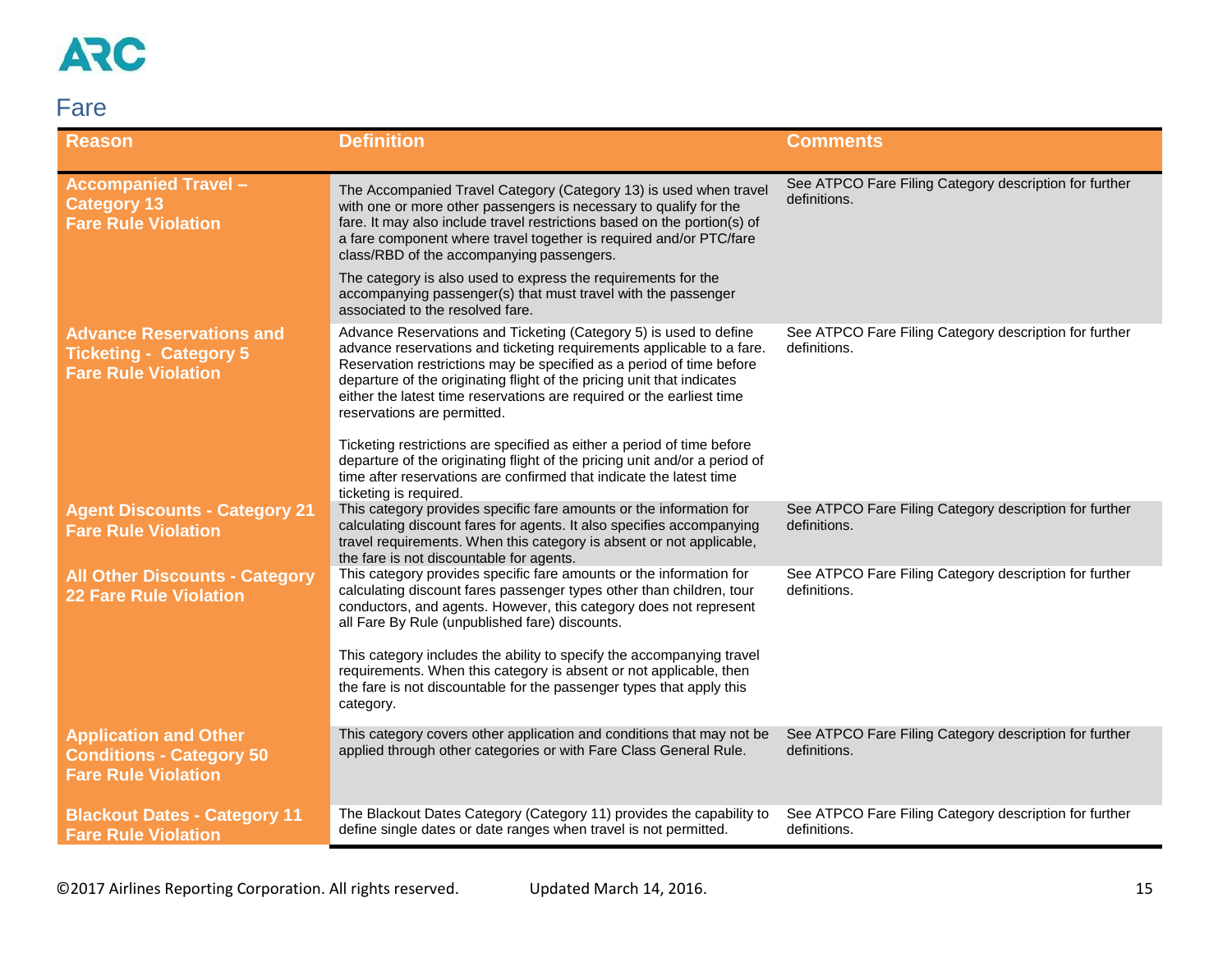| <b>Reason</b>                                                                       | <b>Definition</b>                                                                                                                                                                                                                                                                                                                                                                                   | <b>Comments</b>                                                                                                             |
|-------------------------------------------------------------------------------------|-----------------------------------------------------------------------------------------------------------------------------------------------------------------------------------------------------------------------------------------------------------------------------------------------------------------------------------------------------------------------------------------------------|-----------------------------------------------------------------------------------------------------------------------------|
|                                                                                     |                                                                                                                                                                                                                                                                                                                                                                                                     |                                                                                                                             |
| <b>Child/Infant Discounts -</b><br><b>Category 19</b><br><b>Fare Rule Violation</b> | This category provides specific fare amounts or the method for<br>calculating discount fares for children and infants. It also specifies<br>accompanying travel requirements.                                                                                                                                                                                                                       | See ATPCO Fare Filing Category description for further<br>definitions.                                                      |
|                                                                                     | Unless stated otherwise, it is assumed that the child/infant must be<br>accompanied on all sectors in the same compartment by an adult at<br>least 12 years of age. When this category is absent or not applicable,<br>the fare is not discountable for children/infants.                                                                                                                           |                                                                                                                             |
| <b>Combinability - Category 10</b><br><b>Fare Rule Violation</b>                    | This category supports combinations that are permitted with specified<br>fares and other fares to create one way round trip, circle trip and<br>open jaw transportation. Combinability is the process of using<br>multiple fares or half of round trip fares to arrive at a complete fare to<br>be charged to the passenger. The Combinations category (Category<br>10) has nine subset categories. | See ATPCO Fare Filing Category description for further<br>definitions.                                                      |
| <b>Day/Time Application -</b><br><b>Category 2</b><br><b>Fare Rule Violation</b>    | Day/Time (Category 2) is used to define time and/or days of the week<br>when travel is permitted or not permitted.                                                                                                                                                                                                                                                                                  | See ATPCO Fare Filing Category description for further<br>definitions.                                                      |
| <b>Deposits - Category 29</b><br><b>Fare Rule Violation</b>                         | This category defines if there are deposit requirements to qualify for a<br>fare by coding items such as deposit amount, days required prior to<br>ticketing/travel, refund of deposit conditions, and waivers for the<br>deposit requirements.                                                                                                                                                     | See ATPCO Fare Filing Category description for further<br>definitions.                                                      |
| <b>Eligibility - Category 1</b><br><b>Fare Rule Violation</b>                       | Eligibility (Category 1) is used to further define the passenger that<br>may qualify for the fare based on identification requirement, age<br>range, locality, or other restrictions.                                                                                                                                                                                                               | See ATPCO Fare Filing Category description for further<br>definitions.                                                      |
| <b>Fare by Rule - Category 25</b><br><b>Fare Rule Violation</b>                     | Fare By Rule (category 25) creates fares by using the information<br>provided in this category. The generated fares will not have a fare<br>class application or be published fares in ATPCO systems.                                                                                                                                                                                               | See ATPCO Fare Filing Category description for further<br>definitions.                                                      |
| <b>Fare Under Collected -</b><br><b>Discount Not Allowed</b>                        | Debit memo issued for fare not calculated accurately (no ATPCO fare<br>rule violations).<br>Discount applied in a market not allowed in contract.                                                                                                                                                                                                                                                   | 1. This category is used for transactions when the fare is<br>incorrectly calculated however no fare rule violations exist. |
| <b>Fare Under Collected - Invalid</b><br><b>Tour or Ticket Designator</b>           | Debit memo issued for fare not calculated accurately (no ATPCO fare<br>rule violations).<br>Invalid Tour or Ticket Designator                                                                                                                                                                                                                                                                       | 1. This category is used for transactions when the fare is<br>incorrectly calculated however no fare rule violations exist. |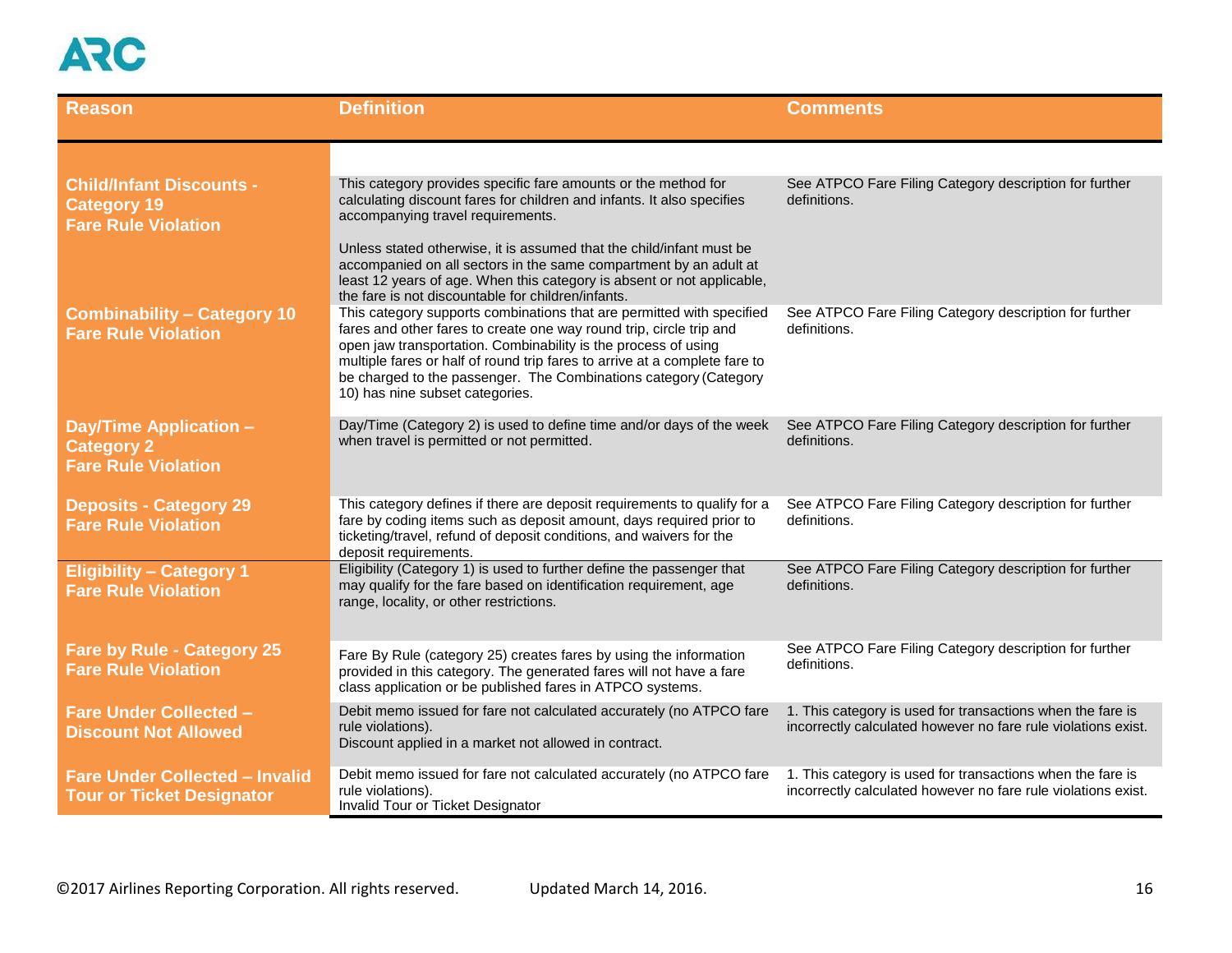

| <b>Reason</b>                                                                          | <b>Definition</b>                                                                                                                                                                                                                                                                                                                                                                                                                         | <b>Comments</b>                                                                                                             |
|----------------------------------------------------------------------------------------|-------------------------------------------------------------------------------------------------------------------------------------------------------------------------------------------------------------------------------------------------------------------------------------------------------------------------------------------------------------------------------------------------------------------------------------------|-----------------------------------------------------------------------------------------------------------------------------|
| <b>Fare Under Collected - Missing</b><br><b>Tour or Ticket Designator</b>              | Debit memo issued for fare not calculated accurately (no ATPCO fare<br>rule violations).<br>Missing Tour or Ticket Designator                                                                                                                                                                                                                                                                                                             | 1. This category is used for transactions when the fare is<br>incorrectly calculated however no fare rule violations exist. |
| <b>Fare Under Collected - Other</b>                                                    | Debit memo issued for fare not calculated accurately (no ATPCO fare<br>rule violation(s))                                                                                                                                                                                                                                                                                                                                                 | 1. Carrier to provide detailed description.                                                                                 |
| <b>Flight Application - Category 4</b><br><b>Fare Rule Violation</b>                   | Flight Application (Category 4) is used to further restrict a fare<br>beyond a specified routing and/or transfer capabilities by restricting<br>travel to a specific flight number or ranges, carriers, geographic<br>locations and/or portions of travel, and types of services.                                                                                                                                                         | See ATPCO Fare Filing Category description for further<br>definitions.                                                      |
| <b>Group Fares - Category 26</b><br><b>Fare Rule Violation</b>                         | This category defines the requirements to qualify for group fares, for<br>example, minimum group size, type of group, substitutes, travel<br>together and individual travel restrictions.                                                                                                                                                                                                                                                 | See ATPCO Fare Filing Category description for further<br>definitions.                                                      |
|                                                                                        | When it is indicated that the group must travel together, the group<br>must travel in the same aircraft on all segments of the trip. However,<br>when lack of seating accommodations or other operating conditions<br>make it impossible for the passengers to travel as a single group,<br>some members of the group will be carried on preceding or<br>succeeding flights. Group fares published in this tariff apply per<br>passenger. |                                                                                                                             |
| <b>Higher Intermediate Point -</b><br><b>Category 17</b><br><b>Fare Rule Violation</b> | For all international rules, the higher intermediate point rule is<br>assumed to apply. That is, when the passenger travels via a higher<br>intermediate point within any one fare component, that the higher fare<br>must be charged.                                                                                                                                                                                                    | See ATPCO Fare Filing Category description for further<br>definitions.                                                      |
| <b>Maximum Stay - Category 7</b><br><b>Fare Rule Violation</b>                         | The Maximum Stay Category (Category 7) provides the capability to<br>indicate the last time at which travel must commence or must be<br>completed from the point specified in the Return Travel From field.<br>Calculation of this date may be based on travel commencement or<br>ticket issuance, and the maximum stay may be stated as either a day<br>of week or elapsed time.                                                         | See ATPCO Fare Filing Category description for further<br>definitions.                                                      |
| <b>Minimum Stay - Category 6</b><br><b>Fare Rule Violation</b>                         | Minimum Stay (Category 6) is used to define when the earliest that<br>return travel may commence. Minimum stay is calculated from the<br>departure of the point specified in the From field to the point specified<br>in the To field.                                                                                                                                                                                                    | See ATPCO Fare Filing Category description for further<br>definitions.                                                      |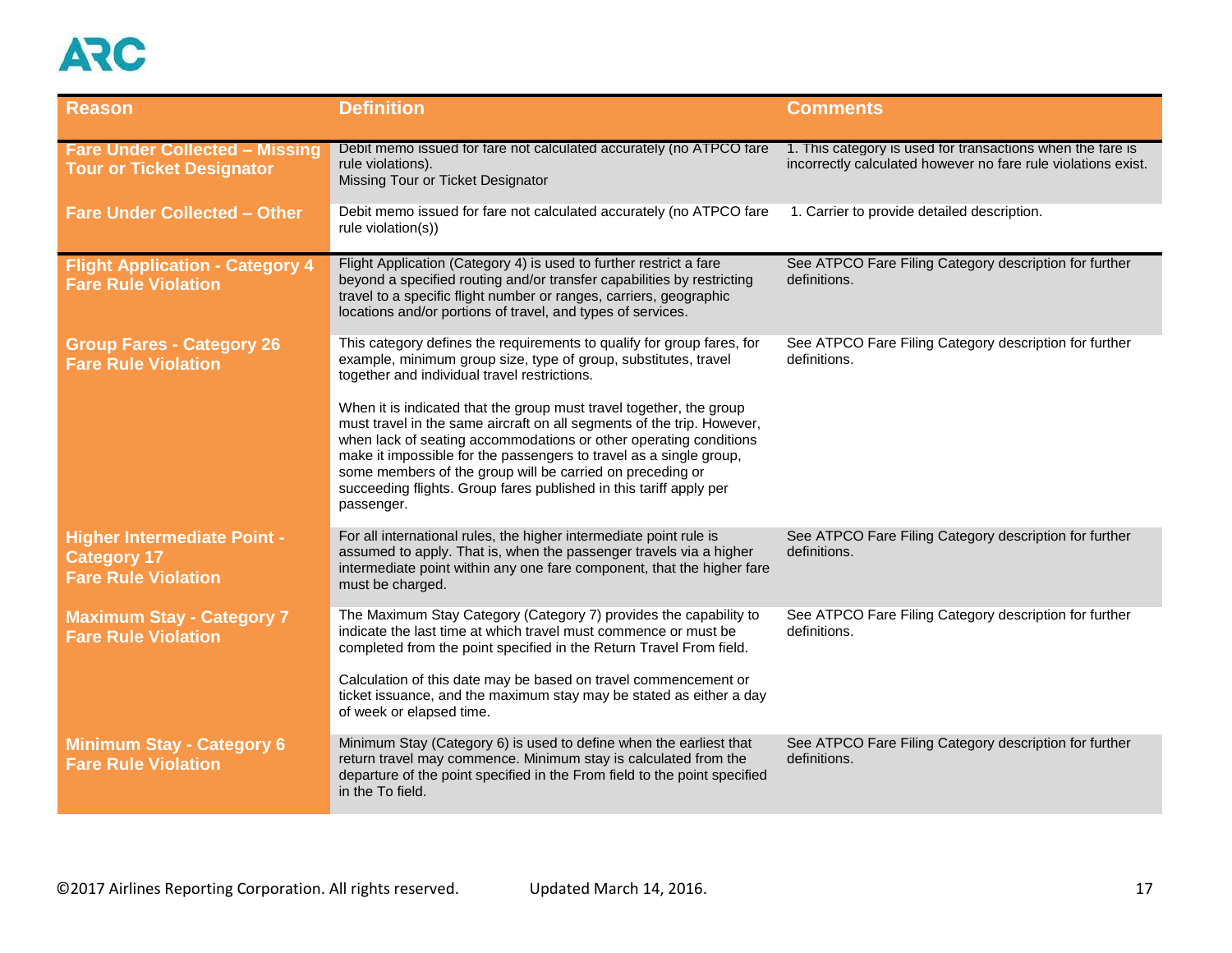| <b>Reason</b>                                                                         | <b>Definition</b>                                                                                                                                                                                                                                                                                                                                                                                                                                                                                            | <b>Comments</b>                                                                     |
|---------------------------------------------------------------------------------------|--------------------------------------------------------------------------------------------------------------------------------------------------------------------------------------------------------------------------------------------------------------------------------------------------------------------------------------------------------------------------------------------------------------------------------------------------------------------------------------------------------------|-------------------------------------------------------------------------------------|
| <b>Miscellaneous Provisions -</b><br><b>Category 23</b><br><b>Fare Rule Violation</b> | Category 23 (Miscellaneous Provisions) is used to specify whether a<br>fare can or cannot be used to create add-ons, can or cannot be used<br>to calculate a differential, apply as a through fare when a differential<br>is applied, can be used for proration, or are extension fares.                                                                                                                                                                                                                     | See ATPCO Fare Filing Category description for further<br>definitions.              |
| <b>Multiple Fare Rule Violations</b>                                                  | Debit memo issued due to transaction containing more than one<br>ATPCO fare rule violations.                                                                                                                                                                                                                                                                                                                                                                                                                 | 1. This category is used when a transactions violates<br>multiple ATPCO fare rules. |
| <b>Negotiated Fares - Category 35</b><br><b>Fare Rule Violation</b>                   | Negotiated Fares is designed to handle the requirements of<br>negotiated type fares, such as net remit programs, IT fares, corporate<br>fares, and other types of private fares that can include multiple,<br>related fare amounts; special ticketing; fare markups; and enhanced<br>security over existing Sales Restrictions (Category 15).                                                                                                                                                                | See ATPCO Fare Filing Category description for further<br>definitions.              |
| <b>Seasonality - Category 3</b><br><b>Fare Rule Violation</b>                         | Seasonality (Category 3) provides the capability to specify permitted<br>dates or date ranges of travel.                                                                                                                                                                                                                                                                                                                                                                                                     | See ATPCO Fare Filing Category description for further<br>definitions.              |
| <b>Stopovers - Category 8</b><br><b>Fare Rule Violation</b>                           | Category 8 defines the conditions under which stopovers are<br>permitted and the applicable charges. It is assumed that stopovers<br>are not permitted unless this category is present. However, when<br>stopovers are allowed, it is assumed that they may be made at any<br>point along the carrier's route.                                                                                                                                                                                               | See ATPCO Fare Filing Category description for further<br>definitions.              |
| <b>Surcharges - Category 12</b><br><b>Fare Rule Violation</b>                         | The surcharge category (Category 12) is used to define conditions<br>when surcharges are applicable to the fare being validated as well as<br>the corresponding charge.<br>The following conditions may be used to define surcharge<br>applicability: airport/terminal, business class, peak travel time,<br>equipment, fuel, peak, holiday, side trip, seasonal, weekend,<br>Sleeperette, waiver for advance purchase requirements, navigation,<br>security, maximum stay waiver, RBD, miscellaneous/other. | See ATPCO Fare Filing Category description for further<br>definitions.              |
| <b>Ticket Endorsements -</b><br><b>Category 18</b><br><b>Fare Rule Violation</b>      | This category is used to indicate ticket endorsement text and the<br>location on the ticket for the endorsement, either the Endorsement<br>box or Form of Payment box. This category can also contain<br>information on whether the endorsement is for original ticket only,<br>reissued tickets or both.                                                                                                                                                                                                    | See ATPCO Fare Filing Category description for further<br>definitions.              |
| <b>Tour Conductor Discounts -</b><br><b>Category 20</b><br><b>Fare Rule Violation</b> | This category provides specific fare amounts or the information for<br>calculating discount fares for tour conductors. It also specifies<br>accompanying travel requirements. When this category is absent or<br>not applicable, the fare is not discountable for tour conductors.                                                                                                                                                                                                                           | See ATPCO Fare Filing Category description for further<br>definitions.              |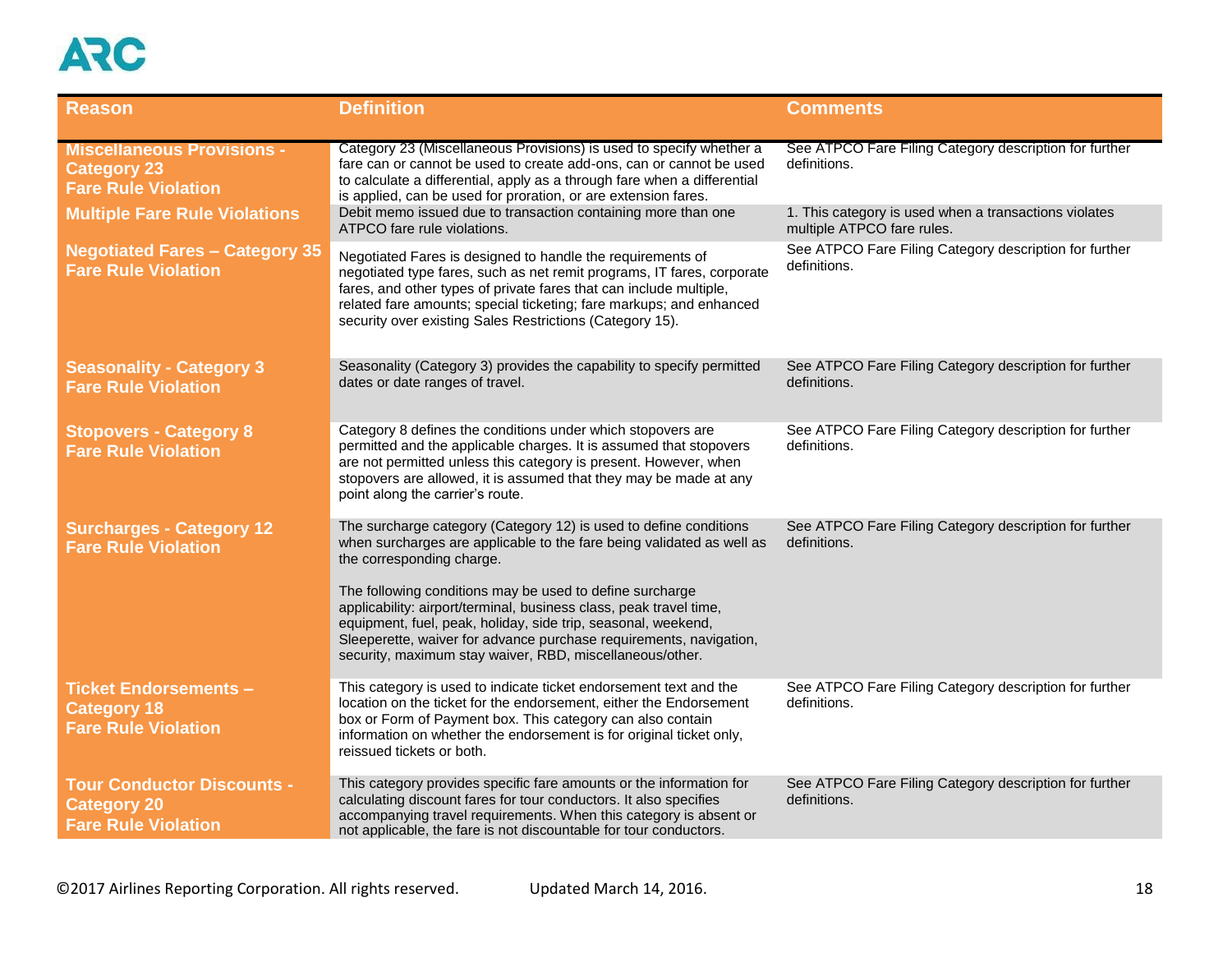| <b>Reason</b>                                                                                | <b>Definition</b>                                                                                                                                                                                                                                                                                                                                                                                        | <b>Comments</b>                                                        |
|----------------------------------------------------------------------------------------------|----------------------------------------------------------------------------------------------------------------------------------------------------------------------------------------------------------------------------------------------------------------------------------------------------------------------------------------------------------------------------------------------------------|------------------------------------------------------------------------|
| <b>Tours - Category 27</b><br><b>Fare Rule Violation</b>                                     | This category specifies the tour requirements for a fare by defining<br>the minimum package and nights, minimum price, the tour number,<br>and nights.                                                                                                                                                                                                                                                   | See ATPCO Fare Filing Category description for further<br>definitions. |
| <b>Transfers - Category 9</b><br><b>Fare Rule Violation</b>                                  | This Category defines the conditions under which transfers may<br>occur and the applicable charges. Unless stated otherwise, a transfer<br>can either be a Stopover or connection.                                                                                                                                                                                                                       | See ATPCO Fare Filing Category description for further<br>definitions. |
| <b>Travel Date Restrictions -</b><br><b>Category 14</b><br><b>Fare Rule Violation</b>        | Category 14 (Travel Restrictions) is used to convey the travel dates<br>associated with a fare. It can indicate the first date at which travel<br>may commence within a pricing unit, journey or fare component, the<br>last date at which travel may commence for a pricing unit, journey or<br>fare component, and the last date of travel permitted for a pricing<br>unit, journey or fare component. | See ATPCO Fare Filing Category description for further<br>definitions. |
|                                                                                              | Category 14 is more commonly as a footnote and not in the fare rule<br>as the Footnote Provision will override the fare rule provision.                                                                                                                                                                                                                                                                  |                                                                        |
| <b>Various Sales Rule</b><br><b>Restrictions - Category 15</b><br><b>Fare Rule Violation</b> | Category 15 is present when the sale of a fare is restricted by various<br>conditions. These conditions include reservations/ticketing dates,<br>countries/currencies of sale, form of payment, method of ticketing,<br>who may sell the fare, and/or locales where the fare may or may not<br>be sold.                                                                                                  | See ATPCO Fare Filing Category description for further<br>definitions. |
|                                                                                              | Every private tariff fare must have an associated Category 15<br>provision detailing who is permitted to sell and display the fare.                                                                                                                                                                                                                                                                      |                                                                        |
| <b>Visit Another Country -</b><br><b>Category 28</b><br><b>Fare Rule Violation</b>           | This category reflects the requirements to qualify for a Visit Another<br>Country fare, for example: country of residence, distance from<br>destination country, and ticket purchase.                                                                                                                                                                                                                    | See ATPCO Fare Filing Category description for further<br>definitions. |

\* DMWG agreed to use the ATPCO Fare Categories for Fare Rule Violations.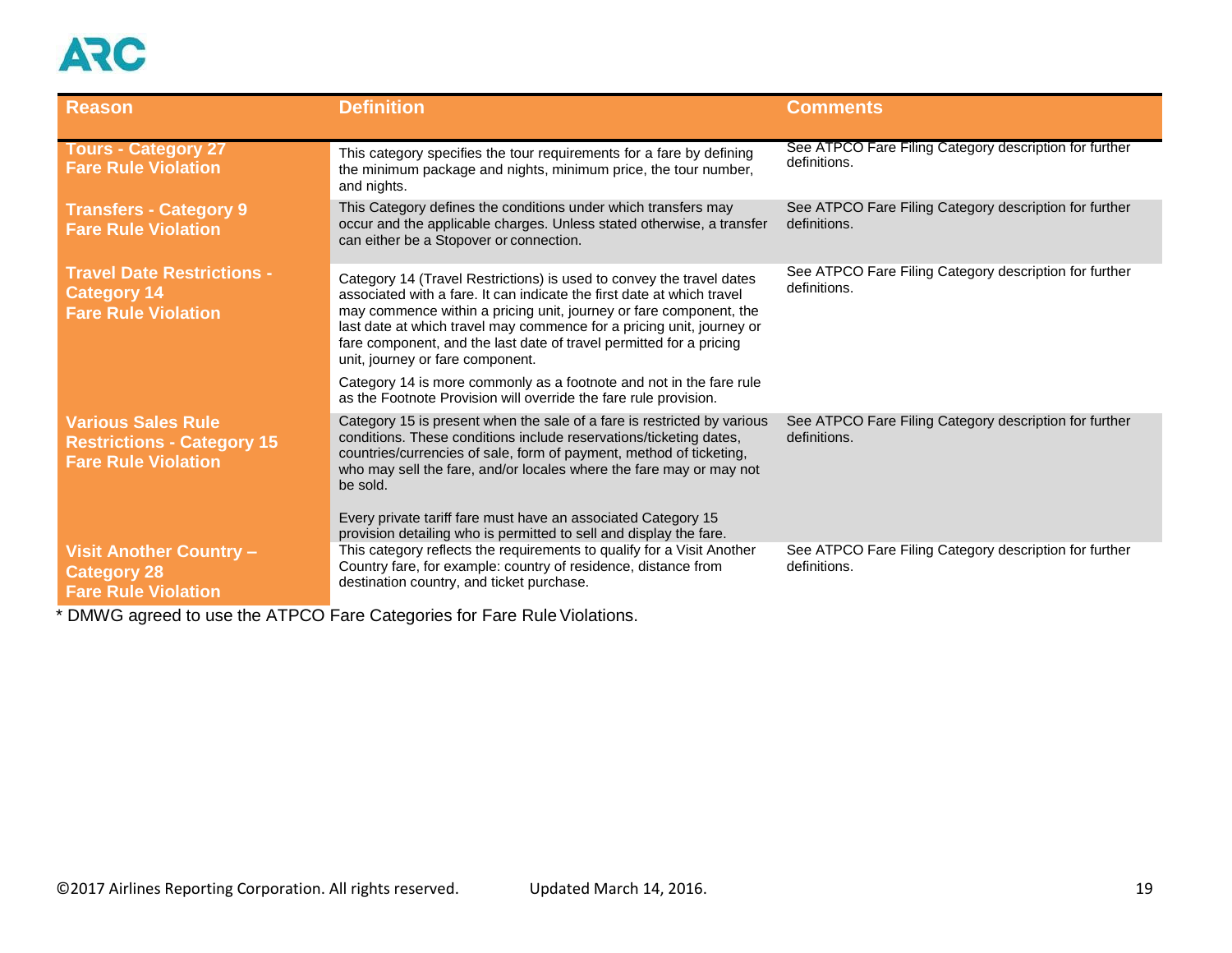### <span id="page-19-0"></span>Fee

| <b>Reason</b>                                                   | <b>Definition</b>                                                        | <b>Comments</b>                                                                                                                                                                            |
|-----------------------------------------------------------------|--------------------------------------------------------------------------|--------------------------------------------------------------------------------------------------------------------------------------------------------------------------------------------|
| <b>Audit recovery fee -</b><br>miscellaneous                    | Carrier assessed fee. See carrier description.                           | 1. Carrier will provide detailed error description.                                                                                                                                        |
| <b>Audit recovery fee</b><br>for exchange<br>reporting errors   | Carrier assessed fee for one more exchange errors.                       | 1. Fees assessed for exchange reporting errors include exchange<br>fee, incorrectly reported exchanges, late reported exchanges and<br>unreported exchange.                                |
|                                                                 |                                                                          | 2. Fees assessed for improperly reported taxes on exchanges.<br>Other fee exchange errors may apply in this category.                                                                      |
| <b>Audit recovery fee</b><br>for Incorrect data                 | Carrier assessed fee for incorrect information in one or<br>more fields. | 1. This includes incorrect tour codes, data in endorsement box,<br>incorrect ticket designator or waiver code.                                                                             |
| <b>Audit recovery fee</b><br>for late or no<br>reporting errors | Carrier assessed fee for one or more late or no<br>reporting errors.     | 1. Fees assessed for straight sales reporting errors including late<br>reported or unreported sales (straight sales) incorrect coupons.<br>2. Fees assessed for improperly reported taxes. |
|                                                                 |                                                                          | Other fee errors may apply in this category.                                                                                                                                               |
| <b>Audit recovery fee</b><br>for missing data                   | Carrier assessed fee for missing information in one or<br>more fields.   | 1. This includes missing tour codes, data in endorsement box,<br>incorrect ticket designator or waiver code.                                                                               |
| <b>Audit recovery fee</b><br>for refund reporting<br>errors     | Carrier assessed fee for one more refund errors.                         | 1. Fees assessed for refund reporting errors include incorrect<br>coupons, incorrectly reported refunds, late reported refunds and<br>unreported refunds.                                  |
|                                                                 |                                                                          | 2. Fees assessed for improperly reported taxes on refunds.                                                                                                                                 |
|                                                                 |                                                                          | Other fee refund errors may apply in this category.                                                                                                                                        |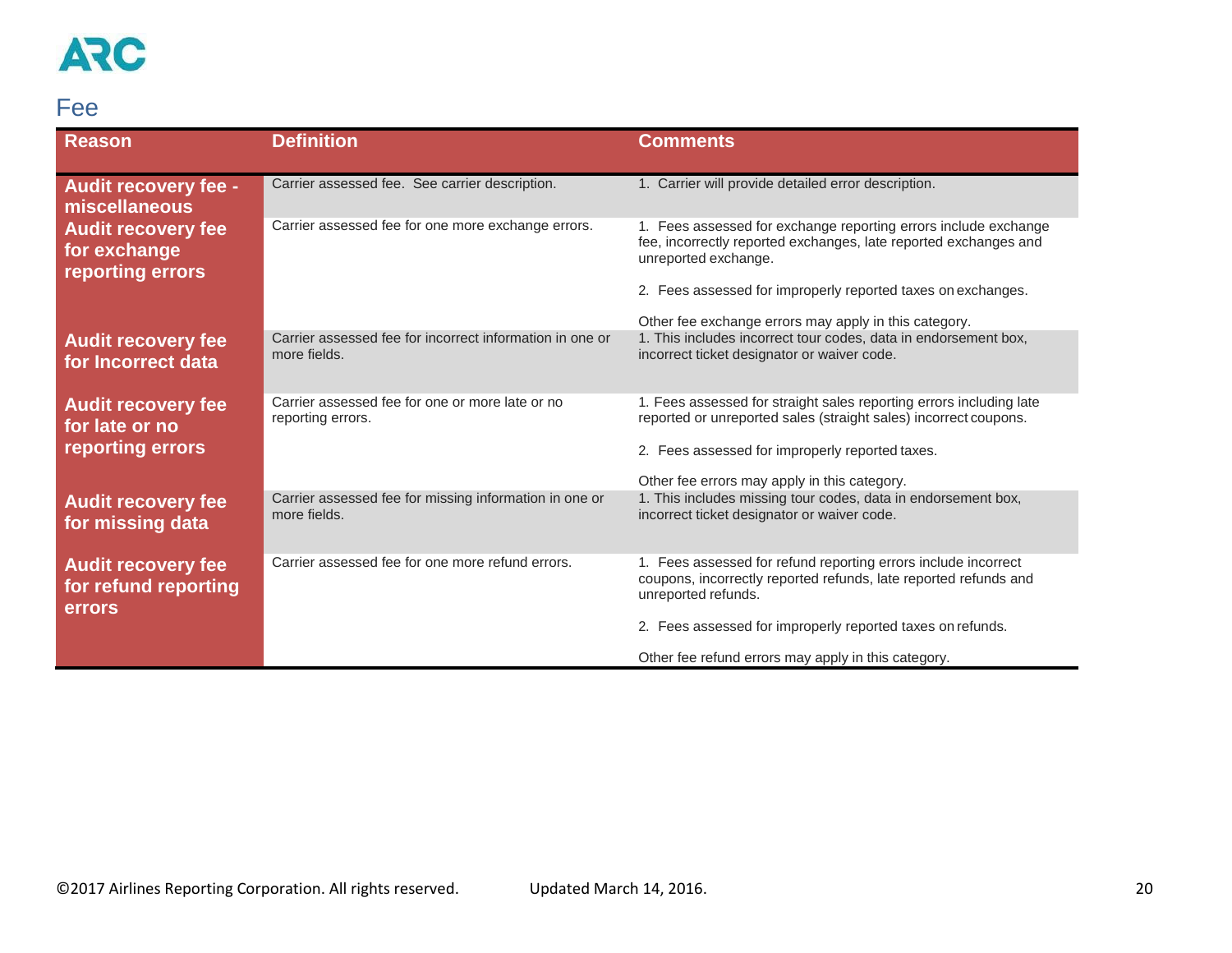

#### <span id="page-20-0"></span>**Miscellaneous**

| <b>Reason</b>                                    | <b>Definition</b>                                                                                                         | <b>Comments</b>                                                                                                                                                                                                                                                                                                                                                                                  |
|--------------------------------------------------|---------------------------------------------------------------------------------------------------------------------------|--------------------------------------------------------------------------------------------------------------------------------------------------------------------------------------------------------------------------------------------------------------------------------------------------------------------------------------------------------------------------------------------------|
| <b>Duplicate Processing</b>                      | Some or all of the ticket was involved in duplicate<br>processing which could involve usage, refund,<br>exchange or void. | 1. This includes duplicate refunds, duplicate exchanges, refund<br>and exchange, void and refund, void and exchange, usage and<br>refund, usage and exchange, or usage and void. Carrier will<br>provide details in the debit memo description.                                                                                                                                                  |
| <b>Group Deposit</b>                             | Carrier requires submission of deposit via debit memo<br>process.                                                         |                                                                                                                                                                                                                                                                                                                                                                                                  |
| <b>Group/Tour Utilization</b>                    | Group/ Tour contract agreement terms not met.                                                                             |                                                                                                                                                                                                                                                                                                                                                                                                  |
| <b>Name</b><br><b>Change/Correction</b><br>error | No or Incorrect/invalid name change or correction.                                                                        | 1. This includes name changes that are not allowed and invalid<br>name change(s) resulting from a full name change or name<br>correction:<br>- Based on agency or corporate contract<br>- As part of an exchange/reissue<br>- As part of the booking/rebooking.<br>2. This would also include circumstances where the airline is<br>required to perform a name change and issues a recovery fee. |
| <b>Other Miscellaneous</b>                       | See detailed description.                                                                                                 | This category is for memos that don't fit into another category and<br>includes:<br>1. Form of payment fee<br>2. Carrier refund fee<br>3. See attachment                                                                                                                                                                                                                                         |
| <b>Reporting/Settlement</b><br><b>Errors</b>     | Unreported sales, unreported exchanges or<br>unreported refunds.                                                          | 1. Reporting errors include incorrect coupons, unreported<br>sale/exchanges, and unreported reported taxes.<br>NOTE: There is another category for fees associated with<br>reporting errors. This category is for the error and can include a<br>fee but if a carrier is just issuing a fee, the "Audit Recovery Fee for<br>Reporting Errors" is selected.                                       |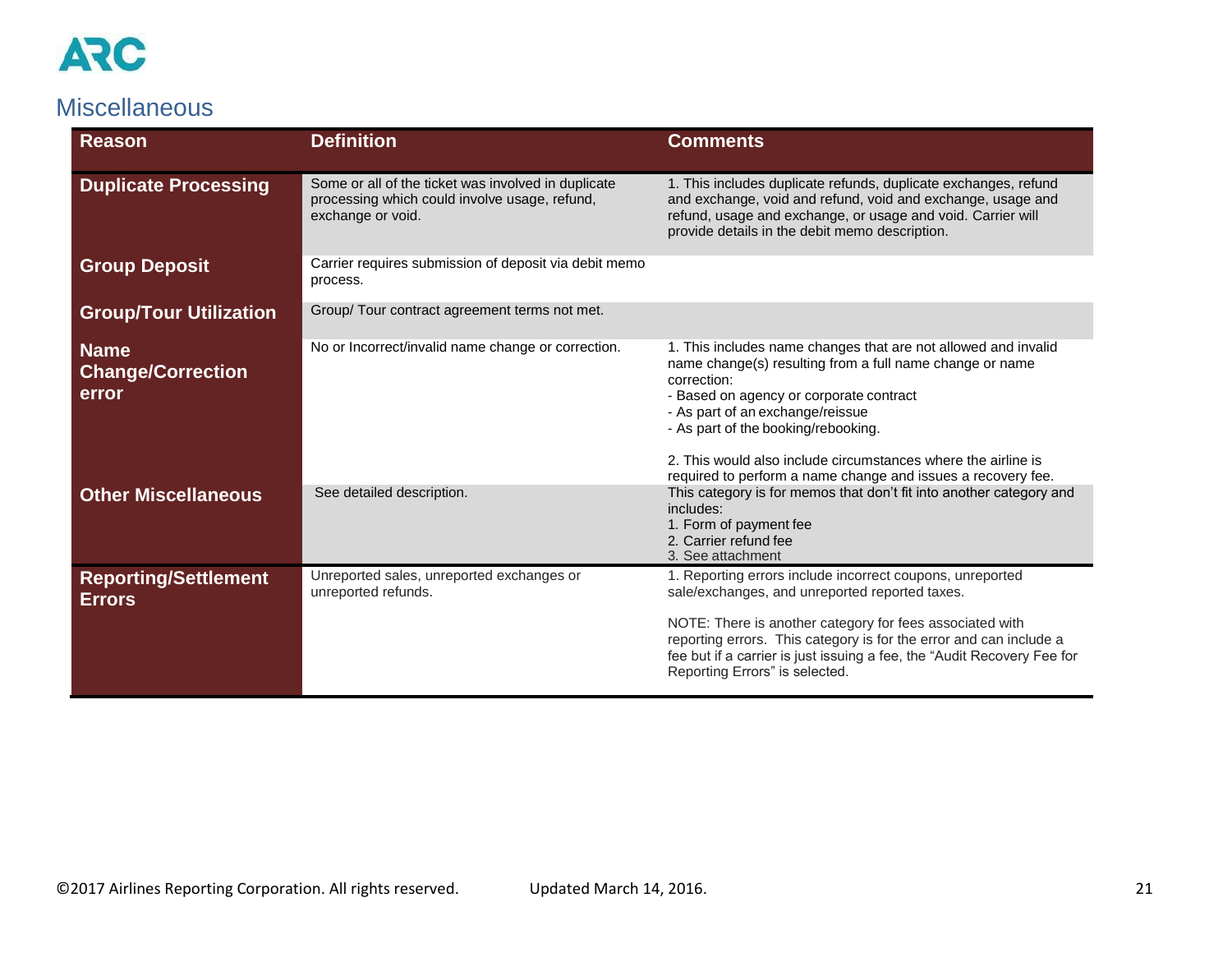

### <span id="page-21-0"></span>Refund

| <b>Invalid Refund Calculation -</b><br>Incorrect fare calculation for a full or partial refund.<br>calculation.<br><b>Fare Error</b><br>2. This is different than refunding a non-refundable<br>ticket. This is a miscalculation of the fare.<br>One of more taxes refunded incorrectly.<br>1. This is a miscalculation of any tax on a full or<br><b>Invalid Refund Calculation -</b><br>partially used ticket.<br><b>Tax calculation error</b><br>2. This includes the miscalculation of YQ/YR carrier<br>surcharge.<br><b>Refund of Non-Refundable Fare</b><br>Agent refunded a non refundable ticket without<br>documenting valid airline approval.<br>(automated). Category 16 is for text only.<br>2. Carrier should indicate which category when<br>issuing the debit memo.<br>Penalty calculation error. Agent processed refund<br><b>Refund Penalty Amount is</b><br>without deducting penalty amount.<br><b>Missing</b><br>Penalty calculation error. Agent processed refund<br><b>Refund Penalty Under Collected</b><br>without deducting proper penalty amount.<br>Refund of a ticket that no longer has value.<br>1. Carrier's policies differ - expiration can be based<br><b>Ticket Validity Error</b><br>on travel date or issue date. Ex: Refund within 12<br>months of issuance or refund within 12 month is<br>original travel date. If carrier can designate if the<br>error is related to issue date vs. travel date, that<br>would assist the agency in resolution and also for | <b>Reason</b> | <b>Definition</b> | <b>Comments</b>                                       |
|-------------------------------------------------------------------------------------------------------------------------------------------------------------------------------------------------------------------------------------------------------------------------------------------------------------------------------------------------------------------------------------------------------------------------------------------------------------------------------------------------------------------------------------------------------------------------------------------------------------------------------------------------------------------------------------------------------------------------------------------------------------------------------------------------------------------------------------------------------------------------------------------------------------------------------------------------------------------------------------------------------------------------------------------------------------------------------------------------------------------------------------------------------------------------------------------------------------------------------------------------------------------------------------------------------------------------------------------------------------------------------------------------------------------------------------------------------------------------------------------------------|---------------|-------------------|-------------------------------------------------------|
|                                                                                                                                                                                                                                                                                                                                                                                                                                                                                                                                                                                                                                                                                                                                                                                                                                                                                                                                                                                                                                                                                                                                                                                                                                                                                                                                                                                                                                                                                                       |               |                   | 1. Carrier needs to define what caused the incorrect  |
|                                                                                                                                                                                                                                                                                                                                                                                                                                                                                                                                                                                                                                                                                                                                                                                                                                                                                                                                                                                                                                                                                                                                                                                                                                                                                                                                                                                                                                                                                                       |               |                   |                                                       |
|                                                                                                                                                                                                                                                                                                                                                                                                                                                                                                                                                                                                                                                                                                                                                                                                                                                                                                                                                                                                                                                                                                                                                                                                                                                                                                                                                                                                                                                                                                       |               |                   |                                                       |
|                                                                                                                                                                                                                                                                                                                                                                                                                                                                                                                                                                                                                                                                                                                                                                                                                                                                                                                                                                                                                                                                                                                                                                                                                                                                                                                                                                                                                                                                                                       |               |                   |                                                       |
|                                                                                                                                                                                                                                                                                                                                                                                                                                                                                                                                                                                                                                                                                                                                                                                                                                                                                                                                                                                                                                                                                                                                                                                                                                                                                                                                                                                                                                                                                                       |               |                   | 1. Non refundable rules are filed through category 31 |
|                                                                                                                                                                                                                                                                                                                                                                                                                                                                                                                                                                                                                                                                                                                                                                                                                                                                                                                                                                                                                                                                                                                                                                                                                                                                                                                                                                                                                                                                                                       |               |                   |                                                       |
|                                                                                                                                                                                                                                                                                                                                                                                                                                                                                                                                                                                                                                                                                                                                                                                                                                                                                                                                                                                                                                                                                                                                                                                                                                                                                                                                                                                                                                                                                                       |               |                   |                                                       |
|                                                                                                                                                                                                                                                                                                                                                                                                                                                                                                                                                                                                                                                                                                                                                                                                                                                                                                                                                                                                                                                                                                                                                                                                                                                                                                                                                                                                                                                                                                       |               |                   |                                                       |
|                                                                                                                                                                                                                                                                                                                                                                                                                                                                                                                                                                                                                                                                                                                                                                                                                                                                                                                                                                                                                                                                                                                                                                                                                                                                                                                                                                                                                                                                                                       |               |                   | tracking purposes.                                    |
| See ATPCO Fare Filing Category description for<br><b>Voluntary Refunds - Category</b><br>Category 33 provides a way to automate refund<br>provisions by defining who does the refund apply to,<br>further definitions.<br><b>33 Fare Rule Violation</b><br>when it can place, conditions to be met for the refund,<br>charges, etc.<br>1. This applies to situations where a ticket was<br>originally refundable but was not cancelled prior to<br>flight, so the ticket is no longer refundable.                                                                                                                                                                                                                                                                                                                                                                                                                                                                                                                                                                                                                                                                                                                                                                                                                                                                                                                                                                                                     |               |                   |                                                       |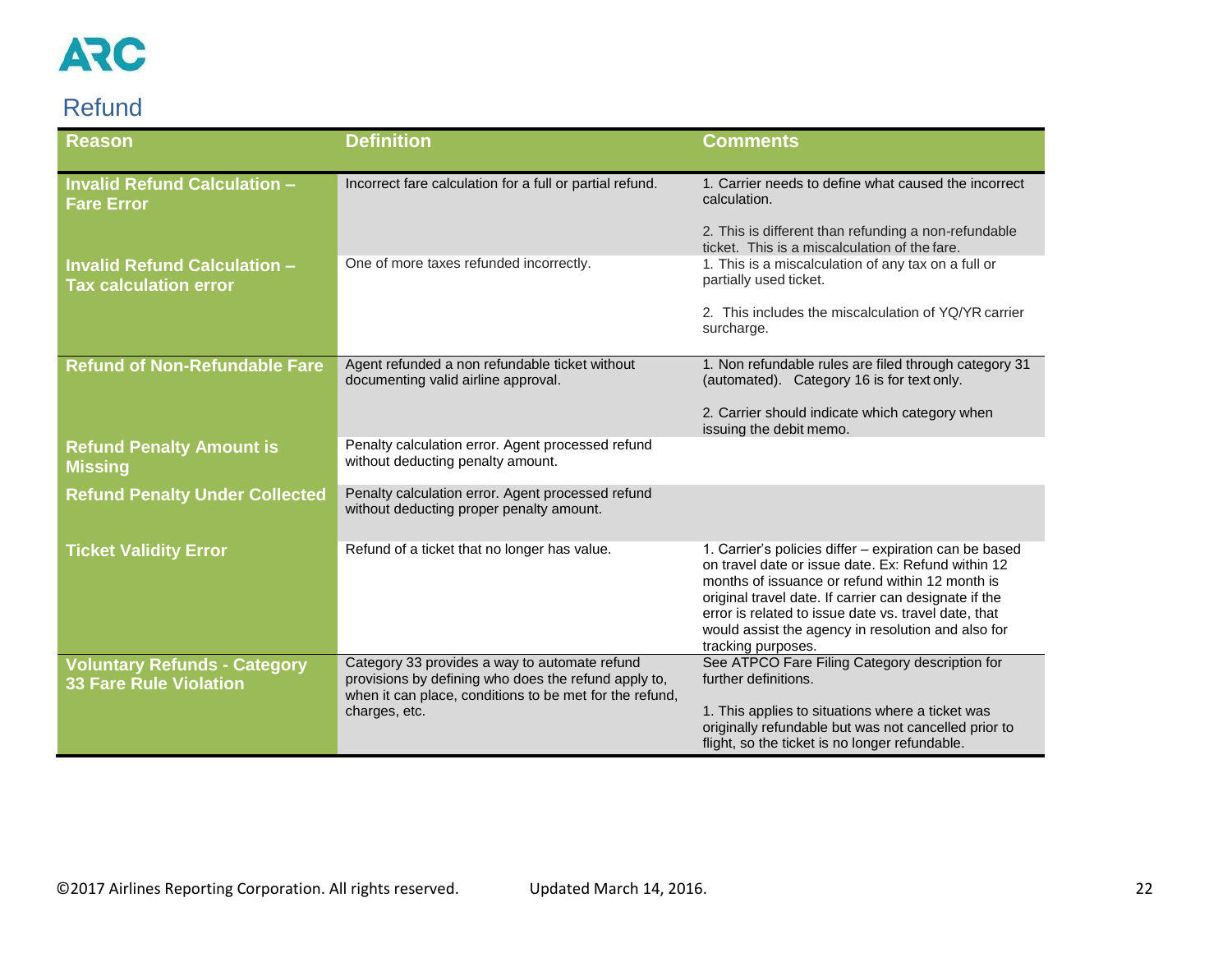

### <span id="page-22-0"></span>Tax

| <b>Reason</b>                                    | <b>Definition</b>                                                                                       | <b>Comments</b> |
|--------------------------------------------------|---------------------------------------------------------------------------------------------------------|-----------------|
| Multiple taxes collected<br>under one/wrong code | Inaccurate Collection of Taxes. Multiple taxes<br>collected under the one/wrong tax code.               |                 |
| Tax calculation is invalid                       | Inaccurate Collection of Taxes. Tax code(s) is<br>correct but one or more of the amounts is<br>invalid. |                 |
| <b>Taxes not collected</b>                       | One or more tax(s) was not collected.                                                                   |                 |
| <b>YQ/YR was not accurately</b><br>collected     | Carrier surcharge. YQ/YR was not accurately<br>collected.                                               |                 |
| <b>YQ/YR was not collected</b>                   | Carrier surcharge. YQ/YR was not collected.                                                             |                 |